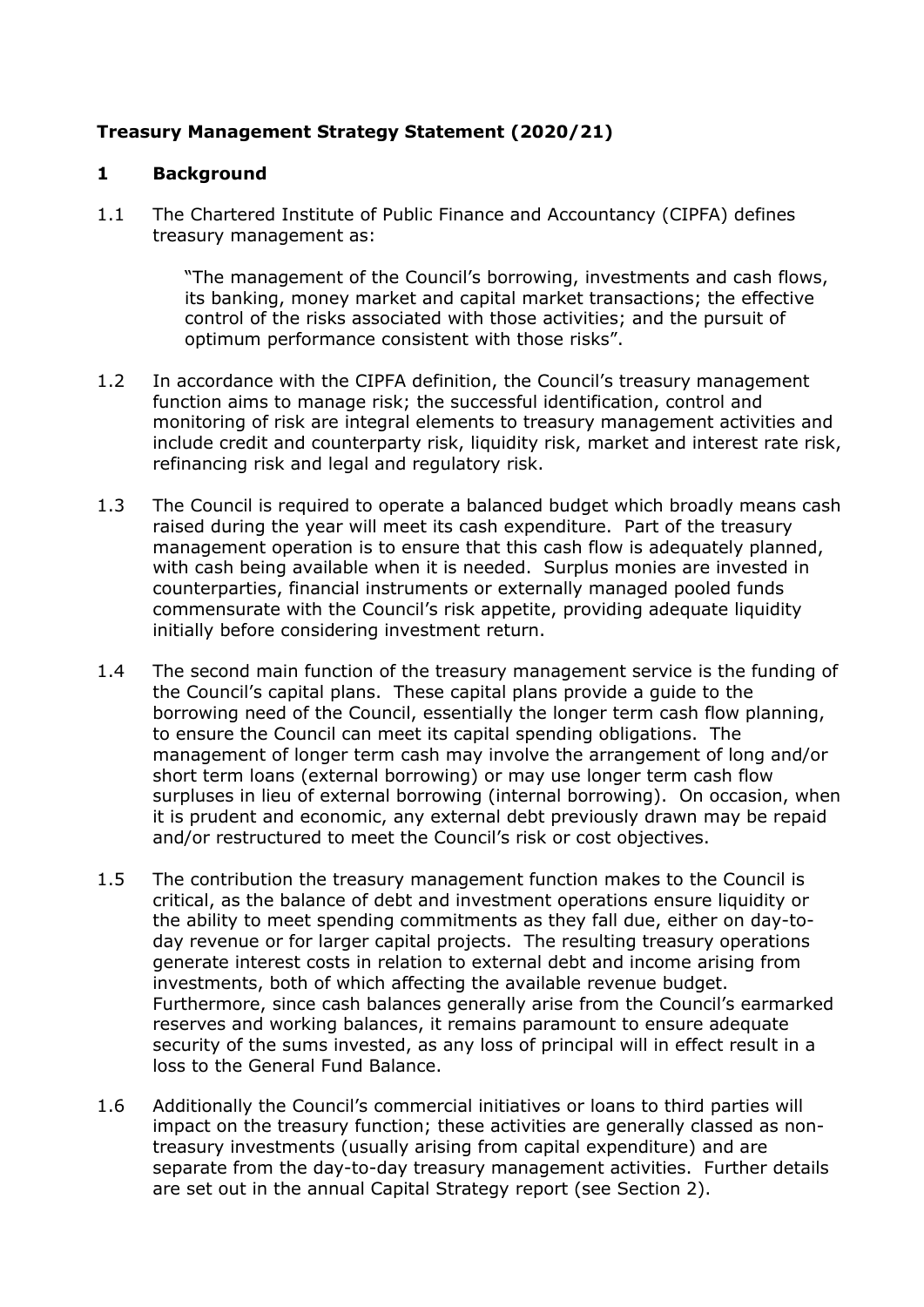## **2 Reporting Requirements**

- 2.1 **Capital Strategy:** CIPFA's revised 2017 Prudential and Treasury Management Codes require all local authorities to prepare a separate Capital Strategy report which provides the following:
	- A high-level long term overview of how capital expenditure, capital financing and treasury management activity contribute to the provision of services;
	- An overview of how the associated risk is managed; and
	- The implications for future financial sustainability.
- 2.2 The aim of the Capital Strategy is to ensure that all elected members of the County Council fully understand the overall long-term policy objectives and resulting capital strategy requirements, governance procedures and risk appetite. The Capital Strategy is reported alongside the Budget Report and the Treasury Management Strategy Statement for Council approval. Details of the Council's borrowing needs arising from the capital plans along with associated Prudential Indicators are also set out in the Capital Strategy.
- 2.3 Non-treasury investments will be reported through the Capital Strategy. This ensures the separation of the core treasury management function for investments made under statutory provisions granted to the Council under the Local Government Act 2003 (governed by security, liquidity and yield principles) from the Council's commercialism policies where investments are usually driven by expenditure on an asset. To demonstrate proportionality between the Council's treasury management operations and non-treasury Income Generating Initiatives (IGIs), high-level comparators are shown in Sections 5 and 6 of this report.
- 2.4 **Treasury Management Reporting:** In accordance with CIPFA's 'Treasury Management Code of Practice' the Council is required to receive and approve, as a minimum, three main reports each year, which incorporates a variety of policies, estimates and actuals, including:
	- (a) The Treasury Management Strategy Statement (TMSS) detailing how the Council's investments and borrowings are to be organised; including the annual investment strategy which approves the parameters on how treasury investments are to be managed. Details of the Council's capital plans (including relevant prudential indicators) and the Minimum Revenue Provision (MRP) policy (how residual capital expenditure is charged to revenue over time) are set out in the Council's Capital Strategy.
	- (b) A Mid-Year Treasury Management Report Updating the Council with the progress of the capital position, treasury management activity and performance, and whether any policies and/or prudential and treasury indicators require revision; delegated to the Performance and Finance Select Committee in accordance with governance arrangements approved in February 2014. Additionally, the Regulation, Audit and Accounts Committee receive quarterly reports on compliance with the treasury management strategy.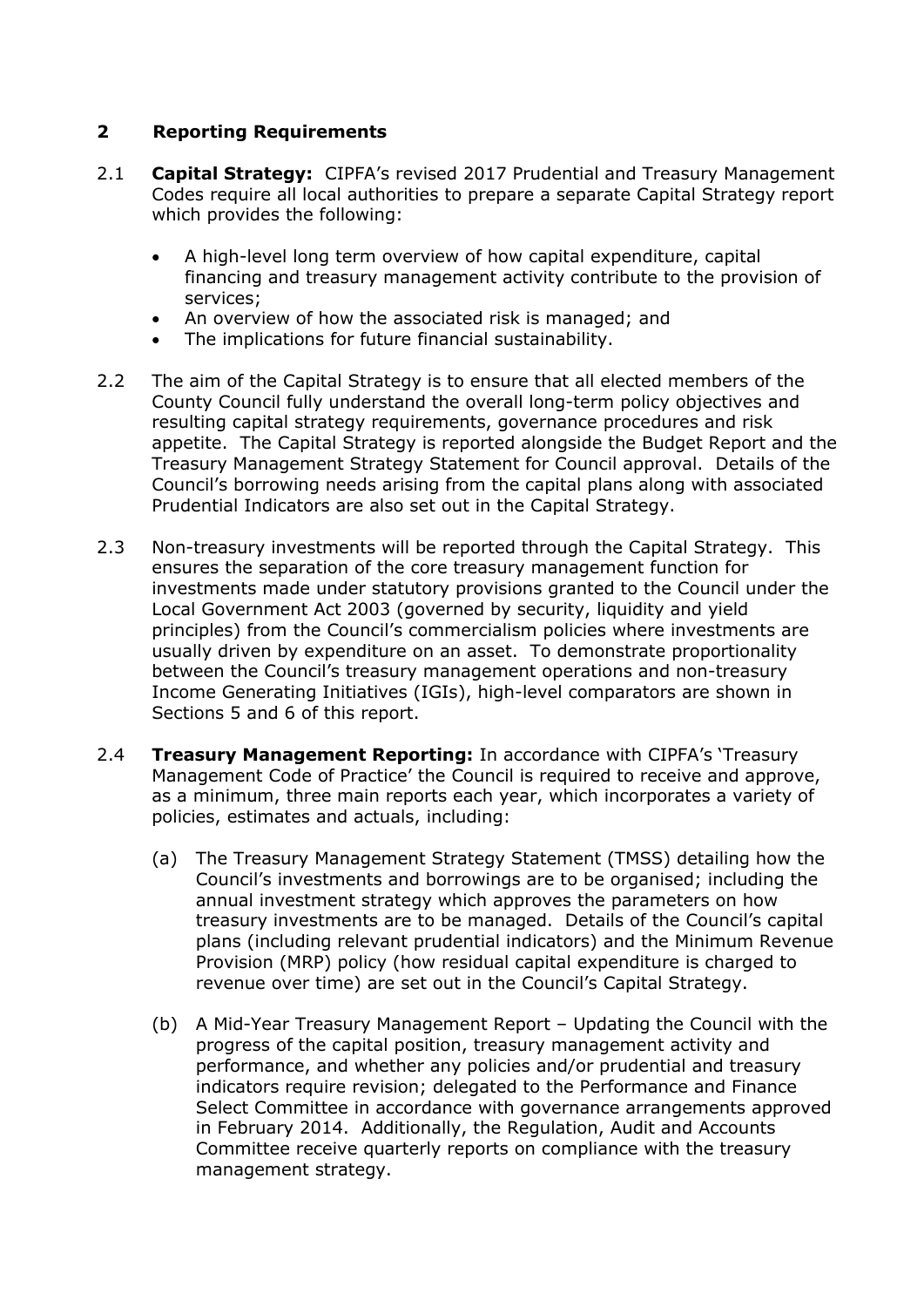- (c) An Annual Treasury Management Report Providing details of actual treasury operation as compared to the estimates within the strategy, together with a selection of actual prudential and treasury indicators; delegated to the Performance and Finance Select Committee as approved by County Council in July 2018.
- 2.5 Before recommendation to County Council, the TMSS report receives appropriate scrutiny from the Performance and Finance Select Committee. In addition, the Council maintains a Treasury Management Panel comprising the Cabinet Member for Finance and four other elected members. The Panel functions as an advisory body supporting the Director of Finance and Support Services in implementing the Council's borrowing and investment strategies and reviewing all treasury management reports.
- 2.6 Treasury management issues reported within the attached 2020/21 TMSS include the Council's:

## **Capital Issues:**

- A summary of capital expenditure plans up to 31 March 2025; and
- Associated capital financing plans, including forecasts of the Council's future borrowing requirement.

### **Treasury Management Issues:**

- Current treasury position (**attached at Appendix A**);
- Treasury indicators which limit the treasury risk and activities of the Council;
- Prospects for interest rates as provided by the Council's treasury management advisor (**attached at Appendix B**);
- The borrowing and repayment strategy;
- Policy on borrowing in advance of need;
- Debt rescheduling;
- The investment strategy;
- Creditworthiness policy; and
- Policy on the use of external service providers.
- 2.7 These elements cover the requirements of the Local Government Act 2003; CIPFA's Prudential and Treasury Management Codes; and the Ministry of Housing, Communities and Local Government's (MHCLG) Investment Guidance.

### **3 Training**

- 3.1 CIPFA's Code of Practice requires the Director of Finance and Support Services to ensure that members involved with treasury management receive adequate training in treasury management. Future training for members responsible for the scrutiny of the Council's treasury management policies and activities, and members acting in an advisory role to the Director of Finance and Support Services remain under constant review.
- 3.2 Additionally, the training needs of treasury management officers are periodically reviewed as part of staff appraisals and personal development plans. Ongoing training options for officers include professional qualifications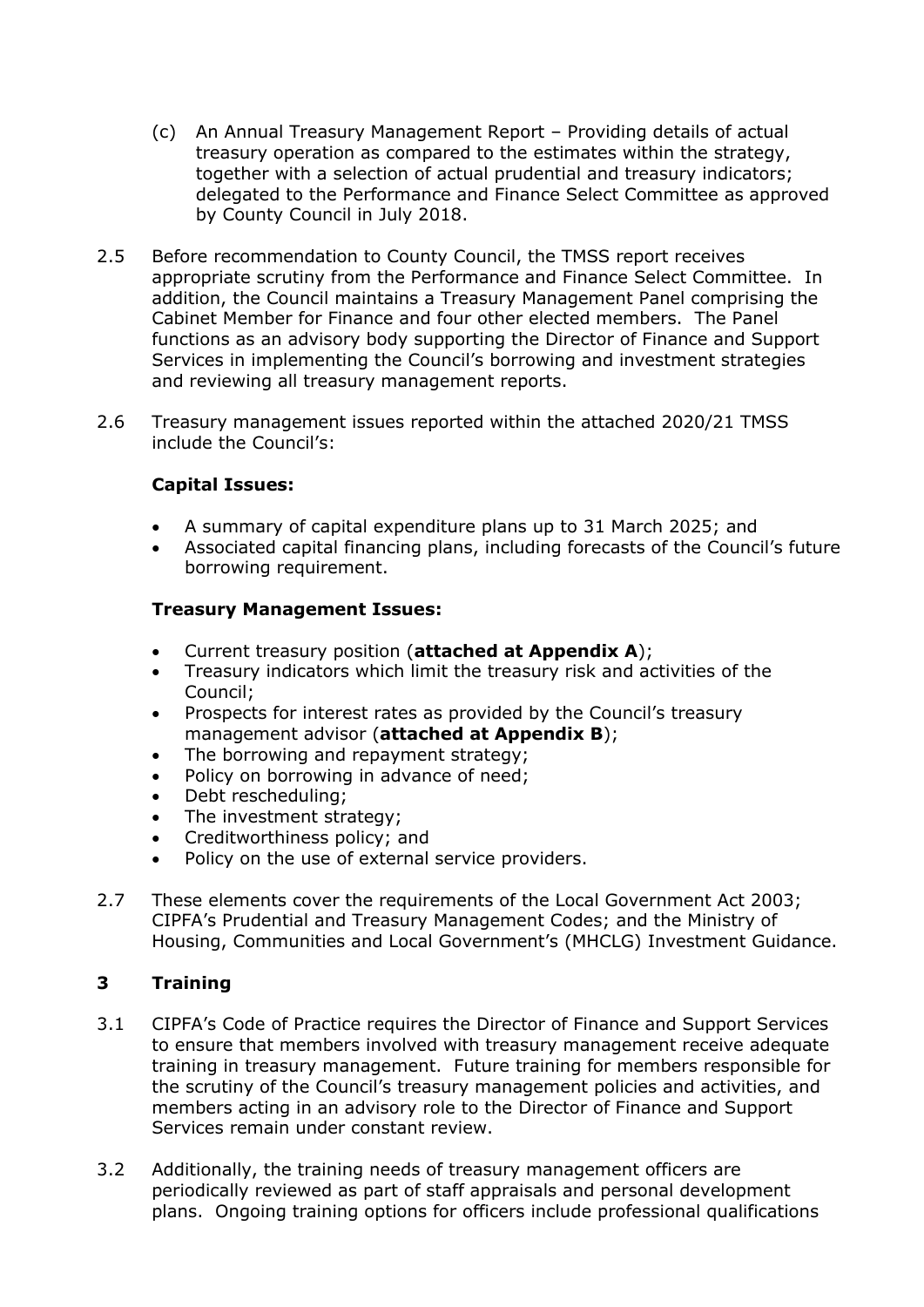from CIPFA and other appropriate organisations; attendance at workshops and seminars run by the Council's appointed treasury management advisor; and on the job training in line with the approved Treasury Management Practices (TMPs) as provided by the Principal Finance Officer (Treasury Management & Insurance).

# **4 Treasury Management Advisors**

- 4.1 The Council uses Link Asset Services (Treasury Solutions) as its external treasury management advisor. The Council recognises that responsibility for treasury management decisions remains with the organisation at all times and therefore will ensure that undue reliance is not placed upon its external service providers. The Council recognises however that there is value in employing external providers of treasury management services in order to acquire access to a wide range of specialist skills and resources including:
	- Credit advice;
	- Investment advice;
	- Debt management advice;
	- Capital and financial accounting advice; and
	- Economic and interest rate forecasting.
- 4.2 The Council will ensure that the terms of the appointment of external treasury management advisors and the methods by which their value will be assessed are properly agreed and documented, and subject to regular review. A three year contract with Link Asset Services commenced on 1 November 2016, which was extended for an additional two years up to 31 October 2021 following a review of the service received (undertaken in 2019/20).

# **5 Capital Programme (2020/21 to 2024/25)**

- 5.1 The Council's capital expenditure and financing plans as contained within the approved Capital Programme set out in the Capital Strategy are key drivers of treasury management activity. The output of the Capital Programme is reflected in the Council's prudential indicators (which are included within the Capital Strategy) which are designed to provide members with an overview and confirm such expenditure and financing plans are both affordable and prudent.
- 5.2 The table below is a summary of the Council's capital expenditure plans, both those agreed previously and those forming part of the current budget cycle for approval by County Council in February 2020: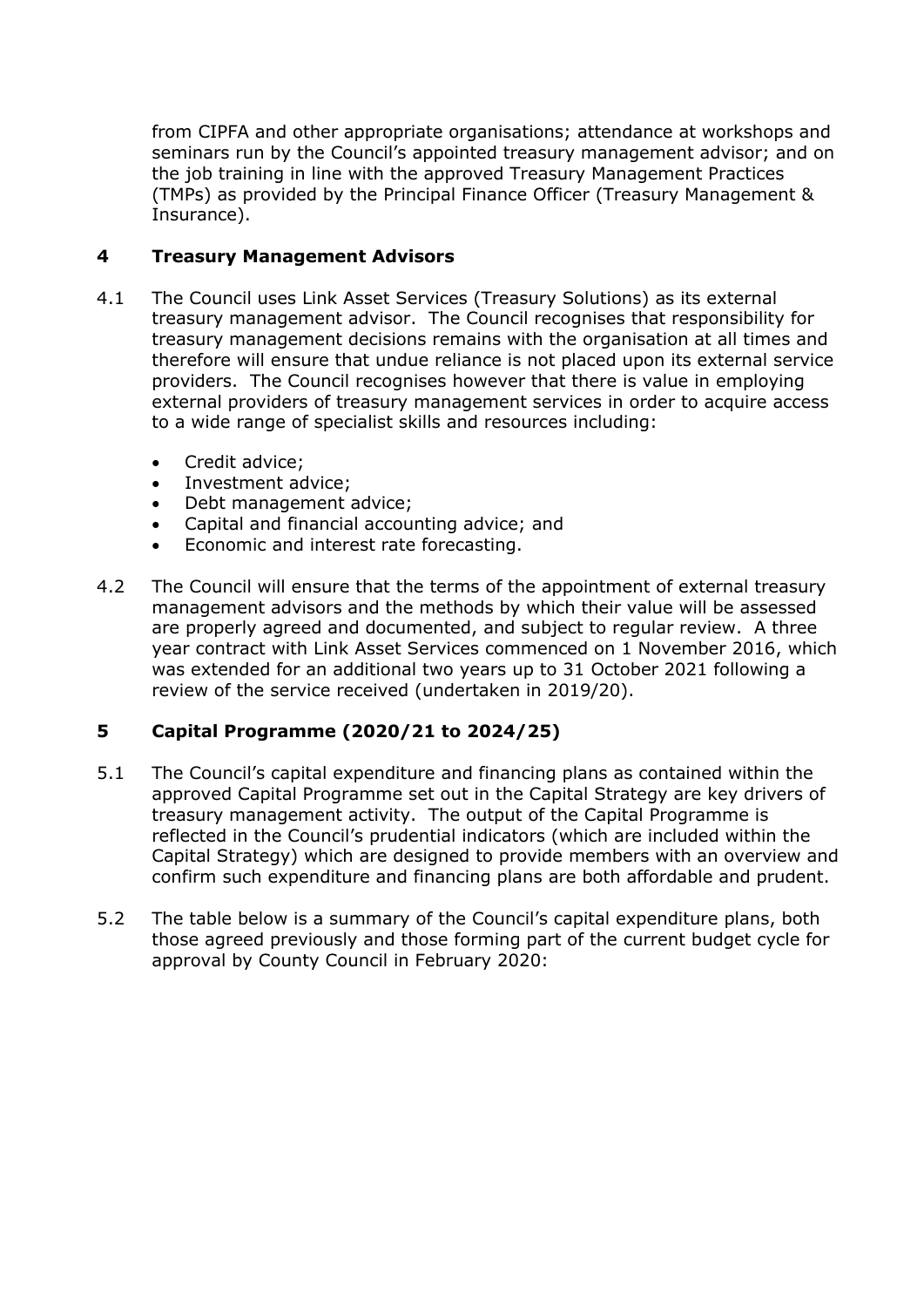| <b>Capital</b><br><b>Expenditure</b><br>by Service   | 2019/20<br><b>Estimate</b><br>E'm | 2020/21<br><b>Estimate</b><br>E'm | 2021/22<br><b>Estimate</b><br>E'm | 2022/23<br><b>Estimate</b><br>E'm | 2023/24<br><b>Estimate</b><br>£'m | 2024/25<br>Est. $(i)$<br>E'm |
|------------------------------------------------------|-----------------------------------|-----------------------------------|-----------------------------------|-----------------------------------|-----------------------------------|------------------------------|
| Adults and<br>Health                                 | 1.7                               | 3.2                               | 7.4                               | 9.9                               | 7.4                               | 1.3                          |
| Children &<br>Young<br>People                        | 0.2                               | 1.5                               | 3.0                               | 7.2                               | 1.5                               | 0.7                          |
| Economy and<br>Corporate<br>Resources                | 6.8                               | 13.1                              | 13.1                              | 16.2                              | 23.5                              | 20.6                         |
| Education &<br><b>Skills</b>                         | 37.5                              | 20.1                              | 21.5                              | 29.4                              | 27.4                              | 20.1                         |
| Environment                                          | 0.5                               | 0.2                               | 0.8                               | 2.9                               | 1.7                               | 1.0                          |
| Finance                                              | 7.1                               | 10.5                              | 9.5                               | 11.0                              | 9.4                               | 3.3                          |
| Fire & Rescue<br>and<br>Communities                  | 3.2                               | 5.3                               | 9.8                               | 11.5                              | 12.1                              | 14.0                         |
| Highways<br>and<br>Infrastructure                    | 35.1                              | 42.1                              | 54.7                              | 33.9                              | 18.8                              | 50.4                         |
| <b>Core</b><br><b>Programme</b>                      | 92.1                              | 96.0                              | 119.8                             | 122.0                             | 101.8                             | 111.4                        |
| Income<br>Generating<br>Initiatives (ii)             | 8.5                               | 7.4                               | 30.9                              | 31.0                              | 48.3                              | 43.7                         |
| <b>Total</b><br><b>Capital</b><br><b>Expenditure</b> | 100.6                             | 103.4                             | 150.7                             | 153.0                             | 150.1                             | 155.1                        |

- (i) 2024/25 estimate includes subsequent years spend.
- (ii) IGIs represent the Council's non-treasury (commercial) investment plans.
- 5.3 Capital expenditure as reported above may be financed from a range of external and internal sources. External sources include private sector contributions (such as s106 developer contributions) as well as government grants; internal sources include capital receipts, revenue contributions and reserves set aside for capital purposes.
- 5.4 Borrowing is required to meet the cost of any capital expenditure not financed by internal and/or external funding sources. The table below summarises how the Council's capital expenditure plans will be financed across the period through to 2024/25, with any funding shortfall resulting in a borrowing requirement: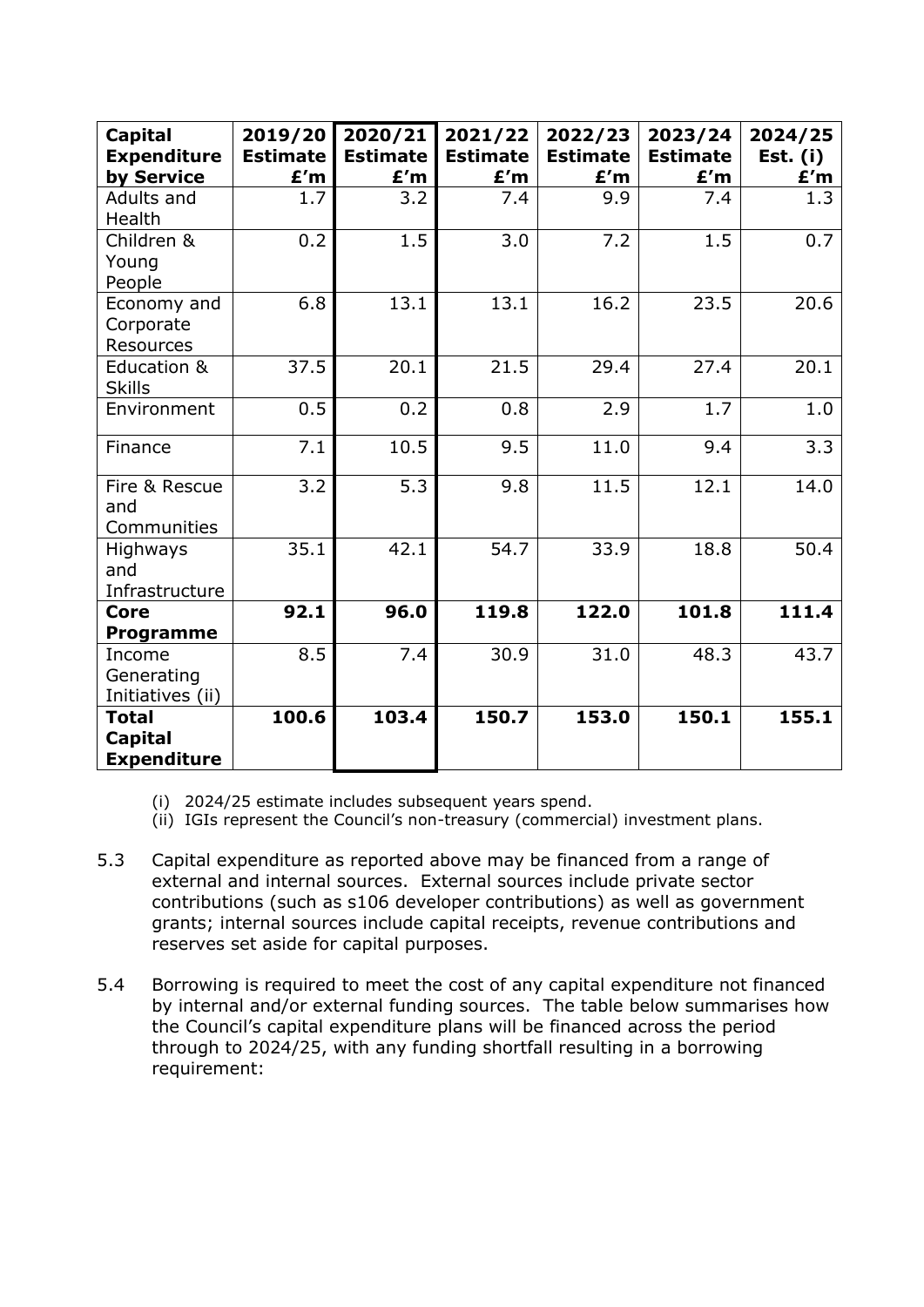| <b>Financing</b><br>the Capital<br><b>Programme</b> | 2019/20<br><b>Estimate</b><br>E'm | 2020/21<br><b>Estimate</b><br>E'm | 2021/22<br><b>Estimate</b><br>E'm | 2022/23<br><b>Estimate</b><br>E'm | 2023/24<br><b>Estimate</b><br>E'm | 2024/25<br><b>Estimate</b><br>E'm |
|-----------------------------------------------------|-----------------------------------|-----------------------------------|-----------------------------------|-----------------------------------|-----------------------------------|-----------------------------------|
| <b>Capital</b><br><b>Expenditure</b>                | 100.6                             | 103.4                             | 150.7                             | 153.0                             | 150.1                             | 155.1                             |
| Government<br>Grants                                | $-82.2$                           | $-75.0$                           | $-45.6$                           | $-30.1$                           | $-24.2$                           | $-24.1$                           |
| External<br>Contributions                           | $-6.8$                            | $-6.0$                            | $-0.1$                            | $-11.3$                           | $-6.7$                            | $-33.5$                           |
| Capital<br>Receipts                                 | $-9.2$                            | $-7.9$                            | $-0.6$                            | $-0.6$                            | $-6.6$                            | $-3.9$                            |
| Revenue<br>Funding                                  | $-0.5$                            | $-2.9$                            | $-5.4$                            | $-8.2$                            | $-9.3$                            | $-3.9$                            |
| <b>Financing</b><br>(Excl.<br><b>Borrowing</b> )    | $-98.7$                           | $-91.8$                           | $-51.7$                           | $-50.2$                           | $-46.8$                           | $-65.4$                           |
| Borrowing<br>(Core)                                 | 0.0                               | $-4.2$                            | $-68.1$                           | $-71.8$                           | $-57.2$                           | $-49.3$                           |
| Borrowing<br>(IGIs)                                 | $-1.9$                            | $-7.4$                            | $-30.9$                           | $-31.0$                           | $-46.1$                           | $-40.4$                           |
| <b>Total</b><br><b>Financing</b>                    | $-100.6$                          | $-103.4$                          | $-150.7$                          | $-153.0$                          | $-150.1$                          | $-155.1$                          |

5.5 The above financing table excludes other long-term liabilities, such as existing PFI schemes (Crawley Schools; Street Lighting and Waste Management) and leasing arrangements which already include borrowing instruments within their contractual terms; and so the Council is not required to separately borrow for them.

# **6 Borrowing and Repayment Strategy**

- 6.1 The capital expenditure plans set out in Section 5 provide details of the service activity of the Council. The treasury management function ensures that the cash is organised in accordance with the relevant professional codes, so that sufficient cash is available to meet this service activity and the Council's capital strategy. This will involve both the organisation of the Council's cash flow and, where capital plans require, the organisation of appropriate borrowing facilities.
- 6.2 The borrowing strategy covers the relevant prudential and treasury indicators, and the current and projected debt positions. The key objectives of the Council's current borrowing strategy are:
	- (1) Ensure that future external debt is affordable within revenue budget constraints; with the timing of when to arrange new debt governed by the Council's long-term cash flow forecasts (as per the requirements of the capital plans through to 2024/25); and
	- (2) Potentially borrowing in advance of need so that external debt (fixed-rate funding) is arranged whilst interest rates are lower than they are projected to be over the next few years.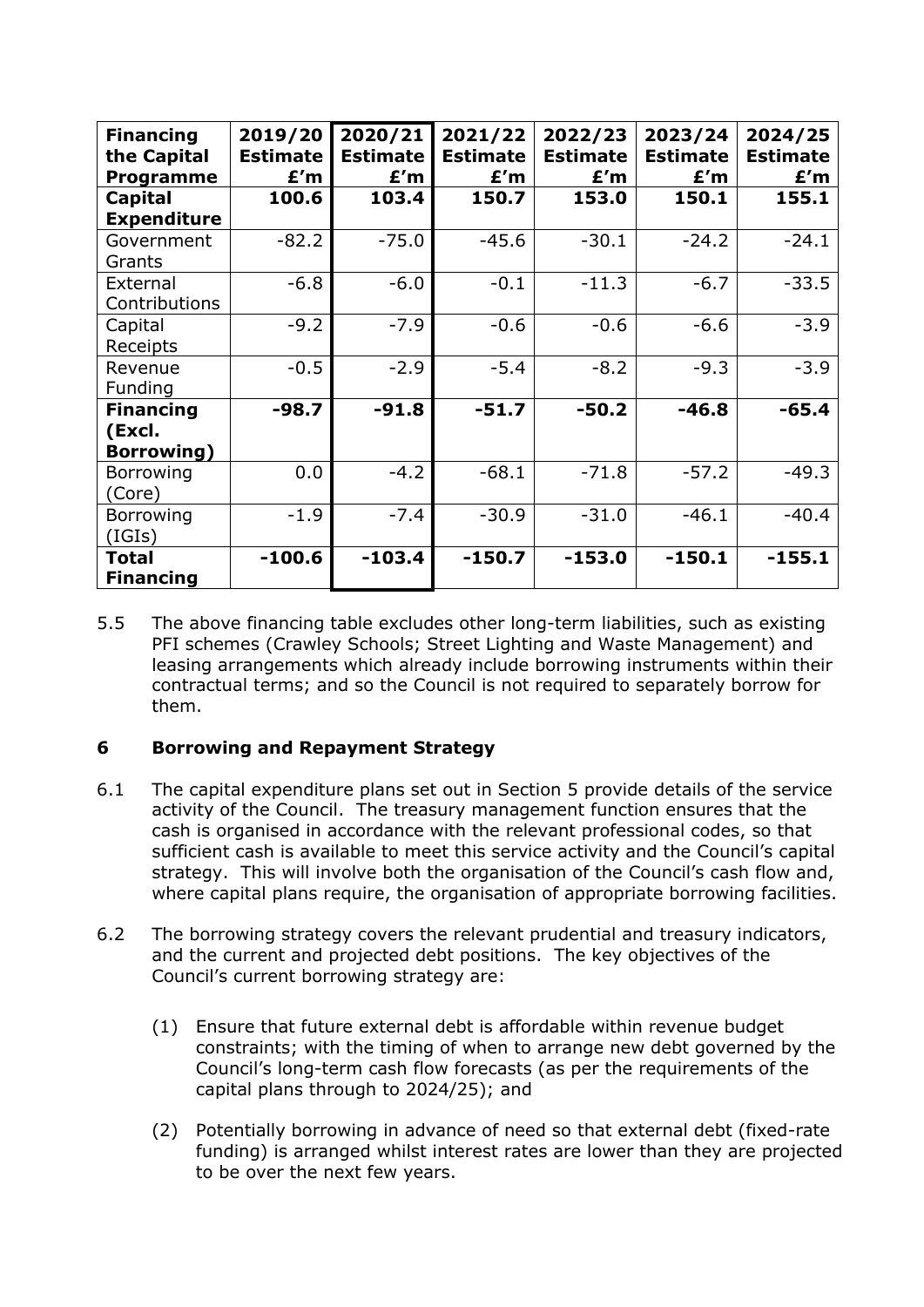- 6.3 For all new external debt arrangements, the Council will first ensure that due diligence is given to both the affordability of such debt in the revenue budget and the future plans regarding the repayment of the debt; including the possible use of capital receipts or as per the agreed terms and conditions of any new debt arrangements (including 'annuity' and 'equal instalments of principal' loan structures).
- 6.4 **Approved Funding Sources:** The Council's primary objective when borrowing money is to strike an appropriately low risk balance between securing low interest borrowing costs whilst achieving cost certainty over the period for which funds are required. The flexibility to renegotiate loans should the Council's long-term capital plans change is a secondary objective.
- 6.5 There is no counterparty risk associated with borrowing, except that associated with money laundering. In conjunction with advice received from its treasury management advisor the Council will keep under review the following fixed or variable rate long-term and short-term (in lieu of long-term) borrowing options as sources of finance for the approved capital programme, including:
	- Borrowing against internal resources held by the Council (including usable reserves and working capital) in lieu of external borrowing;
	- Public Works Loan Board (PWLB) and any successor body;
	- Borrowing from other UK local authorities (particularly with regard to borrowing for Income Generating Initiatives on a short-term basis);
	- Borrowing from the money markets (institutional lenders authorised by the Prudential Regulation Authority and/or the Financial Conduct Authority to operate in the UK);
	- Borrowing from multilateral development banks; and
	- Borrowing from the UK Municipal Bond Agency plc and/or other special purpose companies created to enable local authority bond issue.
- 6.6 Capital finance may additionally be raised by other methods that are not borrowing but may be classed as other debt liabilities (including leasing).
- 6.7 **Current Portfolio Position:** At 30 November 2019 the Council had external loans with the PWLB totalling £481.8m. Given the significant borrowing requirement in the approved capital programme, the total externally amount borrowed (£481.8m) includes £100m new PWLB debt taken by the Council in April and June 2019 at an average borrowing rate of 2.22%. As a consequence of this additional PWLB debt the Council's internal borrowing is forecast to reduce to £25.8m by the end of 2019/20, as set out in paragraphs 6.11 and 6.12.
- 6.8 During October 2019 HM Treasury and the PWLB announced an increase in the margin over UK Gilt yields of 1.0% on top of the current 0.8% margin the Council had paid prior to this date for new borrowing from the PWLB. The Council has previously relied on the PWLB as its only source of funding, with approved alternative market borrowing options (including forward starting loans and bond issuance via the UK Municipal Bond Agency) being held under consideration. In light of the unexpected increase to the cost of PWLB borrowing, the Director of Finance and Support Service will continue to assess the benefits of approved market loan alternatives during 2020/21.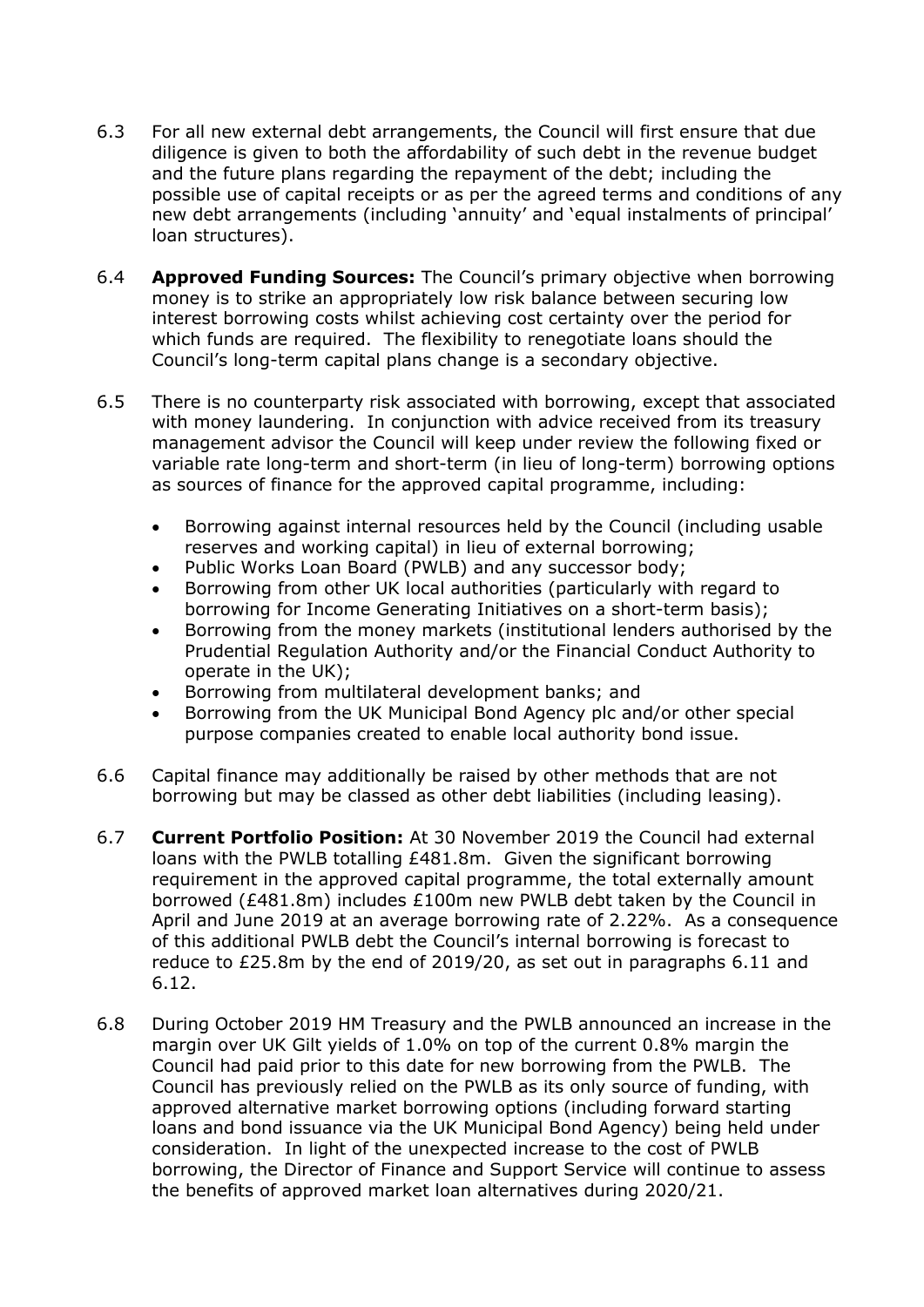- 6.9 Capital plans (paragraph 5.4) highlight that a borrowing requirement of £11.6m is required to finance the Council's capital expenditure plans in 2020/21 including:
	- Borrowing of up to £4.2m relating to the core programme; and
	- Additional borrowing of up to £7.4m relating to IGIs.
- 6.10 In accordance with CIPFA's Prudential Code, the Council's underlying borrowing need (the total historic outstanding capital expenditure which has not yet been financed) is represented by its Capital Financing Requirement (CFR). Capital expenditure financed through debt is subject to a minimum revenue provision charge (the Minimum Revenue Policy) which is set out in the Capital Strategy.
- 6.11 An analysis of the Council's levels of usable reserves, provisions and working balances show these are likely to be sufficient to continue with an internal borrowing strategy throughout 2020/21 and 2021/22, with the need to externally borrow for the capital programme from 2022/23 onwards. The table below details the estimates of these year-end balances through to 2024/25, assuming no new additional external debt or optional refinancing of existing debt is arranged:

| <b>Balance</b><br><b>Sheet</b><br><b>Projections</b><br>(at 31<br>March) | 2019/20<br><b>Estimate</b><br>E'm | 2020/21<br><b>Estimate</b><br>E'm | 2021/22<br><b>Estimate</b><br>E'm | 2022/23<br><b>Estimate</b><br>E'm | 2023/24<br><b>Estimate</b><br>E'm | 2024/25<br><b>Estimate</b><br>E'm |
|--------------------------------------------------------------------------|-----------------------------------|-----------------------------------|-----------------------------------|-----------------------------------|-----------------------------------|-----------------------------------|
| Capital<br>Financing<br>Requirement<br>(Non-IGIs)                        | 533.3                             | 528.1                             | 581.5                             | 636.6                             | 675.5                             | 705.1                             |
| CFR (IGIs)                                                               | 76.3                              | 82.1                              | 111.4                             | 140.2                             | 184.7                             | 223.6                             |
| Capital<br><b>Financing</b><br>Requirement<br>Less: PFI                  | 609.6<br>$-96.5$                  | 610.2<br>$-97.1$                  | 692.9<br>$-92.8$                  | 776.8<br>$-88.2$                  | 860.2<br>$-83.7$                  | 928.7<br>$-79.3$                  |
| Schemes and<br>Leases (i)                                                |                                   |                                   |                                   |                                   |                                   |                                   |
| <b>Borrowing</b><br>CFR (ii)                                             | 513.1                             | 513.1                             | 600.1                             | 688.6                             | 776.5                             | 849.4                             |
| Existing<br>Borrowing<br>Profile<br>(PWLB)                               | $-481.8$                          | $-474.8$                          | $-471.3$                          | $-461.3$                          | $-461.3$                          | $-461.3$                          |
| Short-Term<br>Borrowing (iii)                                            | $-5.5$                            | $-5.5$                            | $-5.5$                            | $-5.5$                            | $-5.5$                            | $-5.5$                            |
| <b>Under</b><br><b>Borrowing</b>                                         | 25.8                              | 32.8                              | 123.3                             | 221.8                             | 309.7                             | 382.6                             |

(i) International Financial Reporting Standards (IFRS)16 requires the Council to account for lessee operating leases (off Balance Sheet) as finance leases from 1 April 2020. The Council currently estimates that leases totalling £4.8m will be added to the Balance Sheet from 1 April 2020 as a result of IFRS16; and as such have been included in the above (and subsequent) tables in Section 6.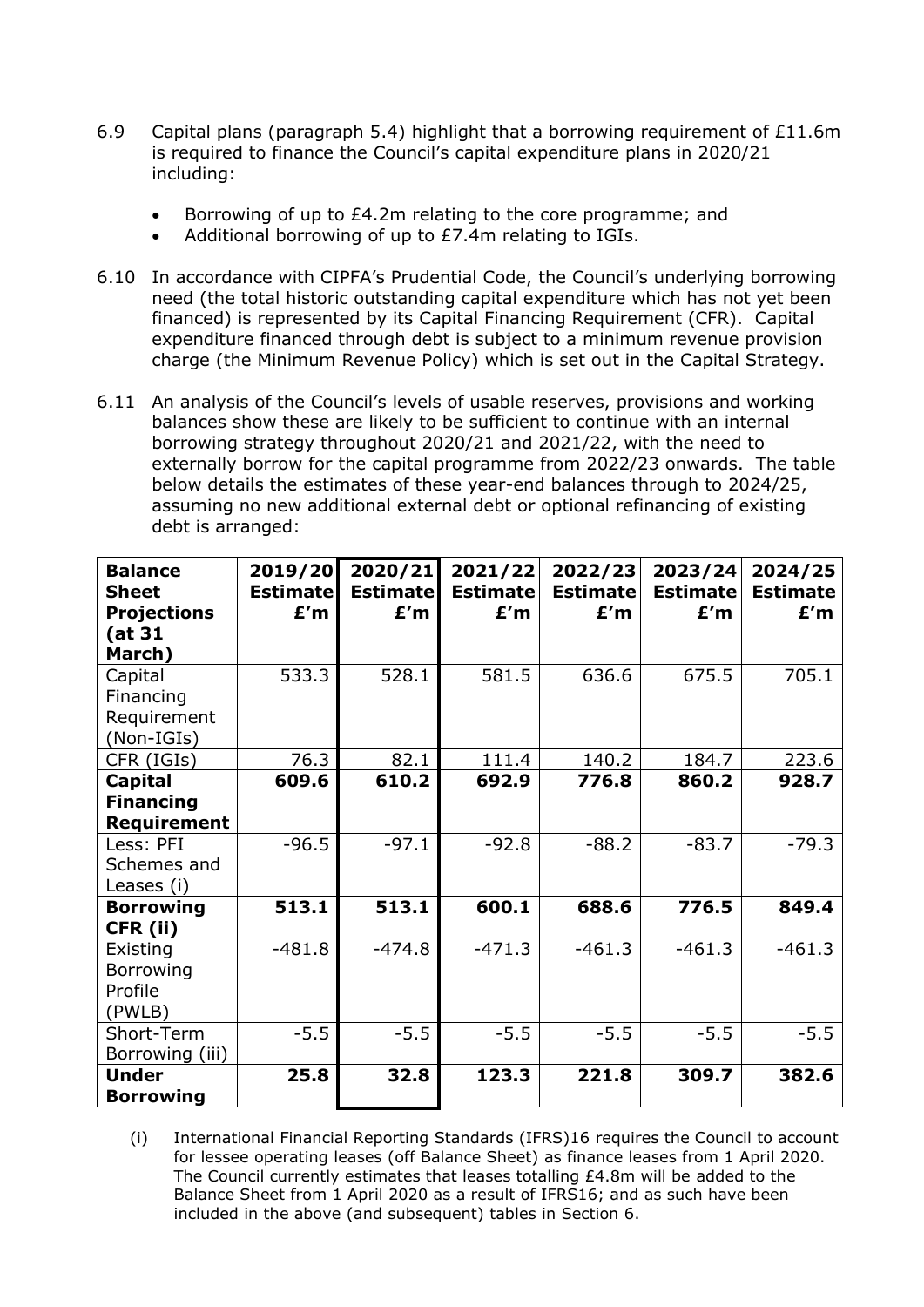(ii) The 'Borrowing CFR' excludes other long-term liabilities (PFI schemes and finance leases) that form part of the Council's total borrowing requirement.

|                         | $\mathcal{L}(\mathcal{L}(\mathcal{L}) \cap \mathcal{L}(\mathcal{L}))$ , $\mathcal{L}(\mathcal{L})$ , $\mathcal{L}(\mathcal{L})$ , $\mathcal{L}(\mathcal{L})$ , $\mathcal{L}(\mathcal{L})$ , $\mathcal{L}(\mathcal{L})$ , $\mathcal{L}(\mathcal{L})$ , $\mathcal{L}(\mathcal{L})$ , $\mathcal{L}(\mathcal{L})$ , $\mathcal{L}(\mathcal{L})$ , $\mathcal{L}(\mathcal{L})$ , $\mathcal{L}(\mathcal{L})$<br>and its associated charities; repayable to CHC on any given notice. |     |                                                                                                                     |     |     |     |  |  |  |
|-------------------------|-----------------------------------------------------------------------------------------------------------------------------------------------------------------------------------------------------------------------------------------------------------------------------------------------------------------------------------------------------------------------------------------------------------------------------------------------------------------------------|-----|---------------------------------------------------------------------------------------------------------------------|-----|-----|-----|--|--|--|
| <b>Balance</b><br>Sheet | <b>Estimate</b> I                                                                                                                                                                                                                                                                                                                                                                                                                                                           |     | $2019/20$   2020/21   2021/22   2022/23   2023/24   2024/25<br>Estimate   Estimate   Estimate   Estimate   Estimate |     |     |     |  |  |  |
| <b>Projections</b>      | E'm                                                                                                                                                                                                                                                                                                                                                                                                                                                                         | E'm | E'm                                                                                                                 | E'm | E'm | E'm |  |  |  |

Provisions | -15.0 -15.0 -15.0 -15.0 -15.0 -15.0 -15.0

**25.8 32.8 123.3 221.8 309.7 382.6**

-210.1 -208.9 -149.9 -139.2 -138.8 -138.7

-65.0 | -65.0 | -65.0 | -65.0 | -67.5 | -70.0

75.0 100.0 100.0 100.0 100.0 100.0

**-189.3 -156.1 -6.6 102.6 188.4 258.9**

(iii) Money held and invested on behalf of the Chichester Harbour Conservancy (CHC)

**(continued)**

**Under Borrowing**

Usable Reserves

**Working** Capital

Funding required for investments greater than one year

**Short Term Investment (-) /External Borrowing (cumulative)**

| 6.12 The Council has previously approved that a proportion of its usable reserves |
|-----------------------------------------------------------------------------------|
| (including PFI/MRMC reserve balances) are held in long-term strategic             |
| investments; as a result the Council's external debt and internal borrowing       |
| projections (including CFR forecasts; and internal borrowing as a percentage of   |
| the CFR) are summarised below:                                                    |

| <b>Debt</b><br><b>Projections</b>           | 2019/20<br><b>Estimate</b><br>E'm | 2020/21<br><b>Estimate</b><br>E'm | 2021/22<br><b>Estimate</b><br>E'm | 2022/23<br><b>Estimate</b><br>E'm | 2023/24<br><b>Estimate</b><br>E'm | 2024/25<br><b>Estimate</b><br>E'm |
|---------------------------------------------|-----------------------------------|-----------------------------------|-----------------------------------|-----------------------------------|-----------------------------------|-----------------------------------|
| <b>Gross External</b><br>Debt (1-Apr)       | 492.8                             | 583.8                             | 577.4                             | 569.6                             | 657.6                             | 738.9                             |
| New Debt<br>(2019/20)                       | 100.0                             | 0.0                               | 0.0                               | 0.0                               | 0.0                               | 0.0                               |
| Repayment of<br><b>Existing Debt</b>        | $-7.0$                            | $-7.0$                            | $-3.5$                            | $-10.0$                           | 0.0                               | 0.0                               |
| <b>CHC Movement</b>                         | 0.6                               | 0.0                               | 0.0                               | 0.0                               | 0.0                               | 0.0                               |
| <b>External Debt</b><br>(Core<br>Borrowing) | n/a                               | 0.0                               | 0.0                               | 0.0                               | 3.7                               | 31.6                              |
| <b>External Debt</b><br>(IGIs)              | n/a                               | 0.0                               | 0.0                               | 102.6                             | 82.1                              | 38.9                              |
| PFI/Finance<br>Lease<br>Movement            | $-2.6$                            | 0.6                               | $-4.3$                            | $-4.6$                            | $-4.5$                            | $-4.4$                            |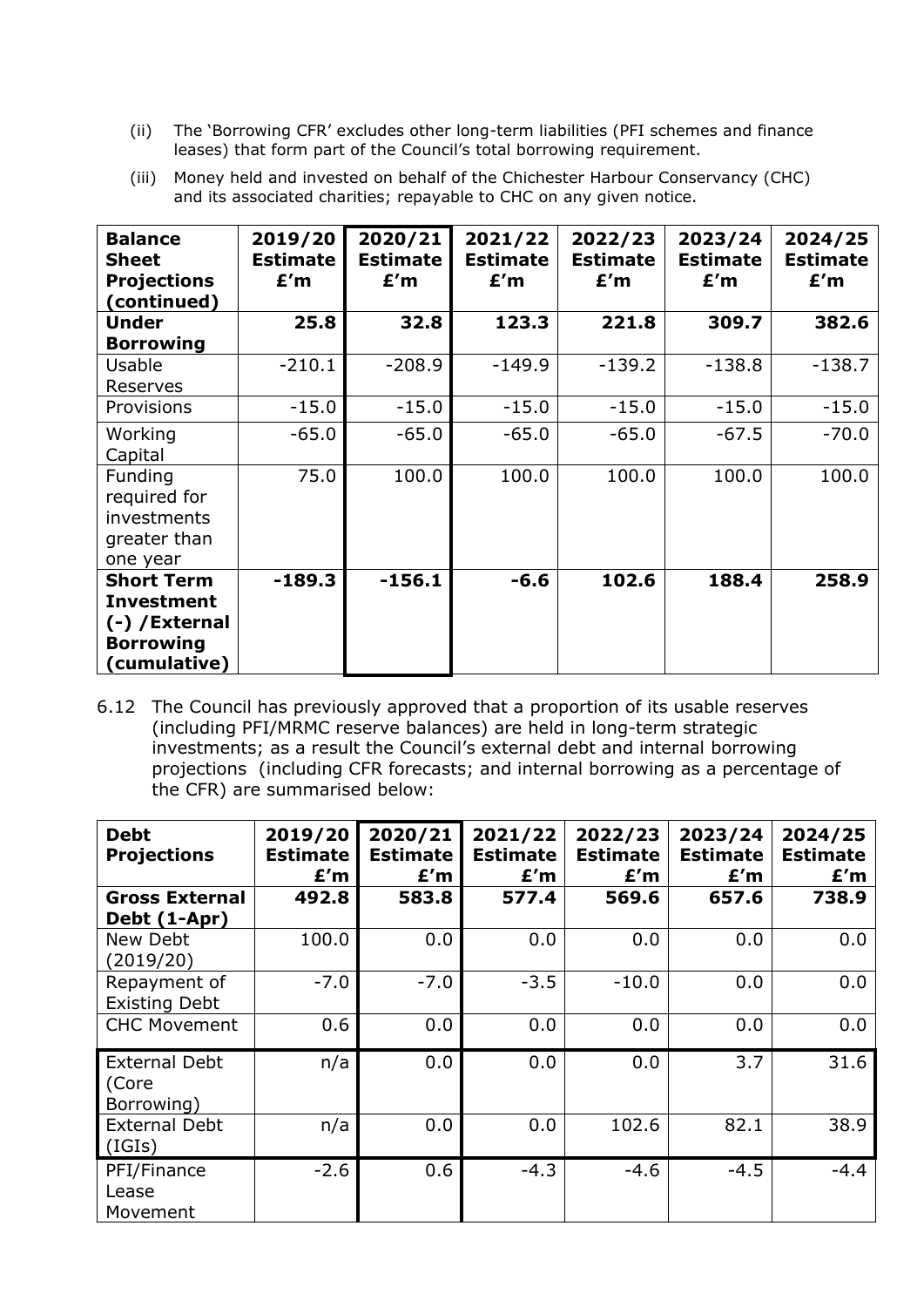| <b>Debt</b><br><b>Projections</b>                  | 2019/20<br><b>Estimate</b><br>E'm | 2020/21<br><b>Estimate</b><br>E'm | 2021/22<br><b>Estimate</b><br>E'm | 2022/23<br><b>Estimate</b><br>E'm | 2023/24<br><b>Estimate</b><br>E'm | 2024/25<br><b>Estimate</b><br>E'm |
|----------------------------------------------------|-----------------------------------|-----------------------------------|-----------------------------------|-----------------------------------|-----------------------------------|-----------------------------------|
| Gross<br><b>External Debt</b><br>$(31-Mar)$        | 583.8                             | 577.4                             | 569.6                             | 657.6                             | 738.9                             | 805.0                             |
| <b>Gross</b><br><b>External Debt</b><br>$(31-Mar)$ | 583.8                             | 577.4                             | 569.6                             | 657.6                             | 738.9                             | 805.0                             |
| Internal<br>Borrowing<br>(at 31 March)             | 25.8                              | 32.8                              | 123.3                             | 119.2                             | 121.3                             | 123.7                             |
| Capital<br><b>Financing</b><br><b>Requirement</b>  | 609.6                             | 610.2                             | 692.9                             | 776.8                             | 860.2                             | 928.7                             |
| <b>Internal</b><br><b>Borrowing</b><br>(9/0)       | 4.2%                              | 5.4%                              | 17.8%                             | 15.3%                             | 14.1%                             | 13.3%                             |

- 6.13 As shown in the table above, under the Council's current capital plans, usable reserves and long-term strategic investment assumptions, it is forecast that the Council will be required to externally borrow in 2022/23 which reflects the need to ensure that cash (useable reserves and working capital) is available to increase the long-term investment limit from £75m to £100m up to 2024/25 (as set out in paragraphs 7.3 and 7.49). Whilst the continuation of an internal borrowing strategy in 2020/21 remains prudent, the continued benefits will be regularly monitored against the potential for incurring additional costs through deferring external borrowing into future years when long-term borrowing rates are forecast to rise (**Appendix B**).
- 6.14 **Revenue Impact:** The revenue impact (capital financing cost as a percentage of net revenue streams) of the recommended borrowing strategy relating to the Council's capital programme (excluding service funded Income Generating Initiatives, PFI schemes and Finance Leases) is outlined below:

|                                 | 2019/20<br><b>Actual</b><br>E'm | 2020/21<br><b>Estimate</b><br>E'm | 2021/22<br><b>Estimate</b><br>E'm | 2022/23<br><b>Estimate</b><br>E'm | 2023/24<br><b>Estimate</b><br>E'm | 2024/25<br><b>Estimate</b><br>E'm |
|---------------------------------|---------------------------------|-----------------------------------|-----------------------------------|-----------------------------------|-----------------------------------|-----------------------------------|
| Net Revenue<br>Expenditure      | 575.5                           | 593.9                             | 611.4                             | 623.3                             | 638.5                             | 650.0                             |
| Capital<br>Financing<br>Charges | 28.2                            | 28.5                              | 28.7                              | 30.1                              | 31.9                              | 34.9                              |
| % Ratio                         | 4.9%                            | 4.8%                              | 4.7%                              | 4.8%                              | 5.0%                              | 5.4%                              |

6.15 The Council has recently undertaken an internal benchmarking exercise to compare its level of capital financing against other county councils in our statistical neighbour group at 31 March 2019 (the most recent available information). The results of the benchmarking exercise are included below for information: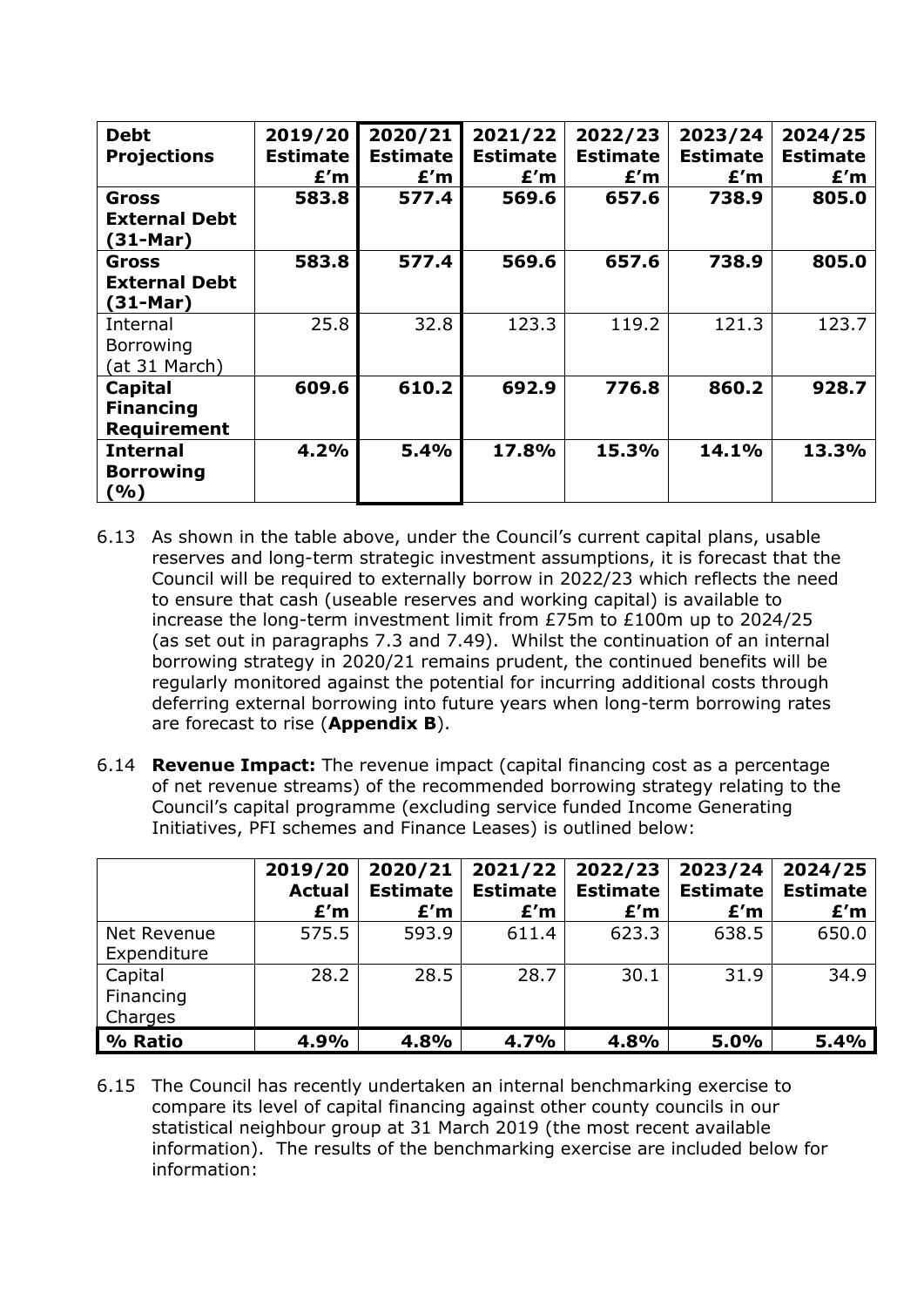

- 6.16 Based on the core capital programme, the Council's Capital Financing ratio as compared with Net Revenue Expenditure (as shown in paragraph 6.14) is forecast to remain below the benchmark group average (circa 7%) throughout the period 2019/20 to 2024/25.
- 6.17 In accordance with this recommended borrowing strategy, the Council forecasts that the costs of long-term external borrowing (interest charges) in 2020/21 will be:
	- PWLB Borrowing: £19.5m (unchanged from 2019/20); of which £1.4m will be service funded from Income Generating Initiatives.
	- PFI schemes and finance leases: £9.7m (£9.9m in 2019/20)
- 6.18 **Borrowing in Advance of Need:** A decision to borrow in advance will be within forward approved CFR estimates and arranged to take advantage of favourable borrowing rates (given such rates are forecast to rise in the future) thereby ensuring that value for money can be demonstrated and that the Council can ensure the security of such funds. Risks associated with any borrowing in advance activity will be subject to prior appraisal and subsequent reporting through quarterly compliance reports (and annual report to the Performance and Finance Select Committee).
- 6.19 The Authorised Borrowing Limit (paragraph 6.22) constrains borrowing in advance of future capital need by limiting such borrowing to within CFR estimates over a three year planning period, therefore confirming that it is not being taken for revenue profit (investment of the extra sums borrowed) or speculative purposes.
- 6.20 **Limits to Borrowing Activity:** Within the prudential indicators there are a number of key indicators to ensure that the Council operates its activities within well-defined limits. These indicators ensure that the Council's gross external debt does not, except in the short-term, exceed the total of the CFR in the preceding year plus estimates for any additional CFR for 2020/21 and the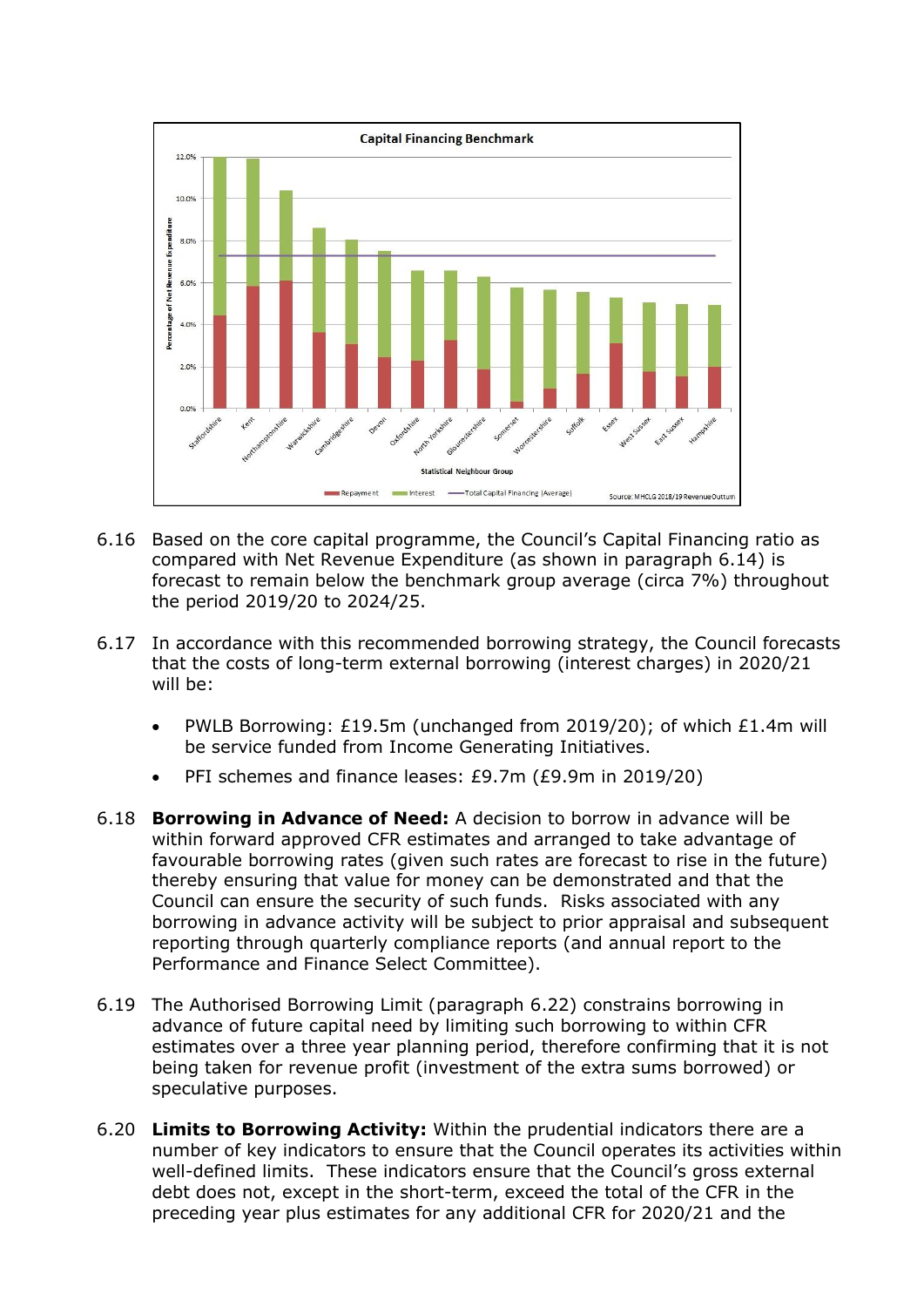following two financial years. Based on the gross external debt projections (paragraph 6.12) the Director of Finance and Support Services reports that the Council complied with these prudential indicators in 2019/20 and does not envisage any non-compliance over the period of the capital programme.

6.21 The 'Operational Boundary' is the limit (Prudential Indicator) beyond which external debt is not normally expected to exceed, as set out below:

| <b>Operational</b><br><b>Boundary</b>                | <b>Estimate</b><br>2019/20<br>E'm | <b>Estimate</b><br>2020/21<br>E'm | <b>Estimate</b><br>2021/22<br>E'm | <b>Estimate</b><br>2022/23<br>E'm | <b>Estimate</b><br>2023/24<br>E'm | <b>Estimate</b><br>2024/25<br>E'm |
|------------------------------------------------------|-----------------------------------|-----------------------------------|-----------------------------------|-----------------------------------|-----------------------------------|-----------------------------------|
| <b>External Debt</b><br>(including<br>CHC)           | 487.3                             | 480.3                             | 476.8                             | 466.8                             | 470.5                             | 502.1                             |
| Income<br>Generating<br><b>Initiatives</b><br>(IGIs) | 0.0                               | 0.0                               | 0.0                               | 102.6                             | 184.7                             | 223.6                             |
| PFI Schemes/<br>Finance<br>Leases                    | 96.5                              | 97.1                              | 92.8                              | 88.2                              | 83.7                              | 79.3                              |
| <b>Operational</b><br><b>Boundary</b>                | 583.8                             | 577.4                             | 569.6                             | 657.6                             | 738.9                             | 805.0                             |

- 6.22 The 'Authorised Borrowing Limit' is a further key Prudential Indicator that reports the maximum level of borrowing. This represents the limit beyond which external debt (including overdrawn bank balances and short-term borrowing undertaken for unexpected cash flow movements) is prohibited, as approved by County Council. It reflects the level of external debt which, whilst not desired, could be afforded in the short-term (e.g. when borrowing in advance of capital need) but is not desirable in the long term.
- 6.23 This limit is a statutory limit determined under Section 3(1) of the Local Government Act 2003. The Government retains an option to control either the total of all councils' plans or those of a specific council; although to-date this power has not yet been exercised.

| <b>Authorised</b><br><b>Borrowing Limit</b> |       | Estimate Estimate Estimate Estimate Estimate Estimate<br>2019/20 2020/21 2021/22 2022/23 2023/24 2024/25 |       |       |       |       |
|---------------------------------------------|-------|----------------------------------------------------------------------------------------------------------|-------|-------|-------|-------|
|                                             | E'm   | E'm                                                                                                      | E'm   | E'm   | E'm   | E'm   |
| Gross Debt,<br>including IGIs (i)           | 553.6 | 600.5                                                                                                    | 686.1 | 756.8 | 761.3 | 765.7 |
| PFI Schemes /<br><b>Finance Leases</b>      | 96.5  | 97.1                                                                                                     | 92.8  | 88.2  | 83.7  | 79.3  |
| <b>Authorised</b><br><b>Borrowing Limit</b> | 650.1 | 697.6                                                                                                    | 778.9 | 845.0 | 845.0 | 845.0 |

(i) Gross debt estimates allow for external borrowing in advance of need for up to a maximum of two years; furthermore gross debt includes additional headroom (£40m) for unexpected cash flow movements. For example, the 'Authorised Borrowing Limit' for 2020/21 (£697.6m) equals the maximum external debt forecast in any one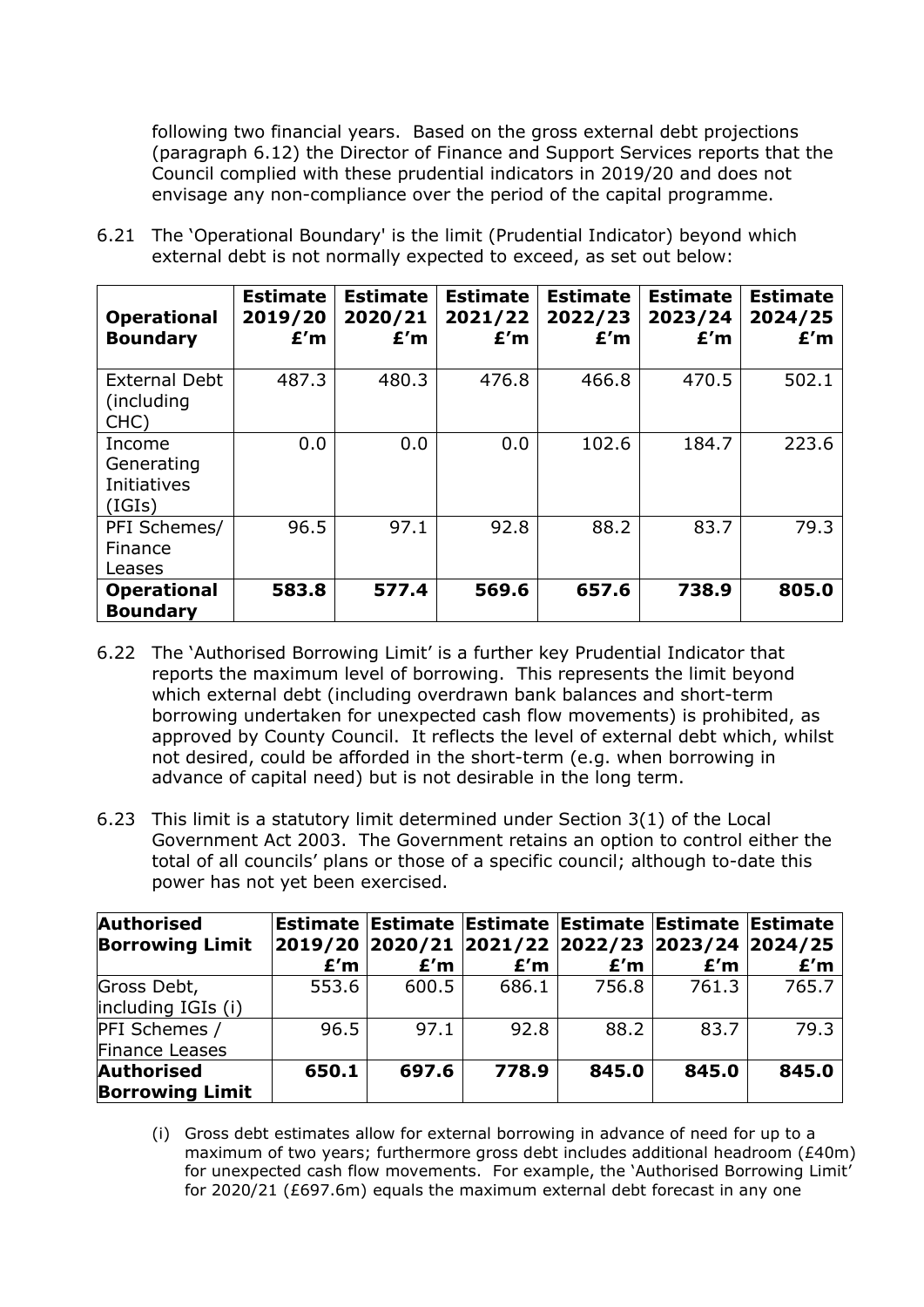financial year over a three year period (i.e. the 'Operational Boundary' over the period 2020/21 to 2022/23; therefore £657.6m for 2022/23) plus £40m.

- (ii) The Authorised Borrowing Limit as reported above (£845.0m in 2024/25) is £100m higher than the equivalent limit approved in the 2019/20 Treasury Management Strategy reflecting the additional borrowing requirement built into the recommended Capital Programme (2020/21 to 2024/25).
- 6.24 In addition, the 'Maturity Structure of External Borrowing' Treasury Indicator are limits that highlight the existence of any large concentrations of external debt needing to be replaced at times of uncertainty over interest rates, and is designed to protect against excessive exposures to interest rate changes in any one period, in particular over the course of the next ten years. It is calculated as the amount of projected debt that is maturing in each period as a percentage of total projected external debt. The maturity period of borrowing is determined by reference to the earliest date on which the lender can require payment.

| 6.25 The upper and lower limits for the maturity structure of external debt in |
|--------------------------------------------------------------------------------|
| 2020/21 (with actual split as at 30 November 2019 included for comparison)     |
| are set out below:                                                             |

| <b>Debt Maturity</b> | <b>Actual</b><br>30/11/19 | <b>Lower Limit</b><br>2020/21 | <b>Upper Limit</b><br>2020/21 |
|----------------------|---------------------------|-------------------------------|-------------------------------|
| Over 30 Years        | 26%                       | $0\%$                         | 40%                           |
| Over 25 to 30 Years  | $0\%$                     | $0\%$                         | 25%                           |
| Over 20 to 25 Years  | 3%                        | $0\%$                         | 25%                           |
| Over 15 to 20 Years  | $0\%$                     | $0\%$                         | 25%                           |
| Over 10 to 15 Years  | 51%                       | $0\%$                         | 65%                           |
| Over 5 to 10 Years   | 16%                       | $0\%$                         | 45%                           |
| Over 1 to 5 Years    | 3%                        | $0\%$                         | 35%                           |
| Under 12 Months      | $1\%$                     | 0%                            | 25%                           |

- 6.26 **Borrowing for Cash-flow Purposes:** The Council continues to approve the use of short-term loans (normally for up to one to three months) to cover unexpected cash-flow shortages. Short-term borrowing for cash-flow purposes, up to a maximum of £40m, will be limited to the following external funding sources:
	- Borrowing from other UK local authorities (excluding Police and Crime Commissioners, Fire Authorities and Local Authority Pension Funds);
	- Borrowing from the money markets (financial institutions authorised by the Prudential Regulation Authority to operate in the UK).
- 6.27 Additionally, the Council holds and invests money on behalf of third parties including the Chichester Harbour Conservancy and its associated charities. The Council reports any such money as short-term borrowing given the requirement that it is available for repayment at any future point in time.
- 6.28 **Debt Rescheduling:** Depending on the interest rates during 2020/21, there may be opportunities to reschedule some of the council's debt. However, if any repayment or rescheduling of existing PWLB debt was approved the rationale would be one or more of the following: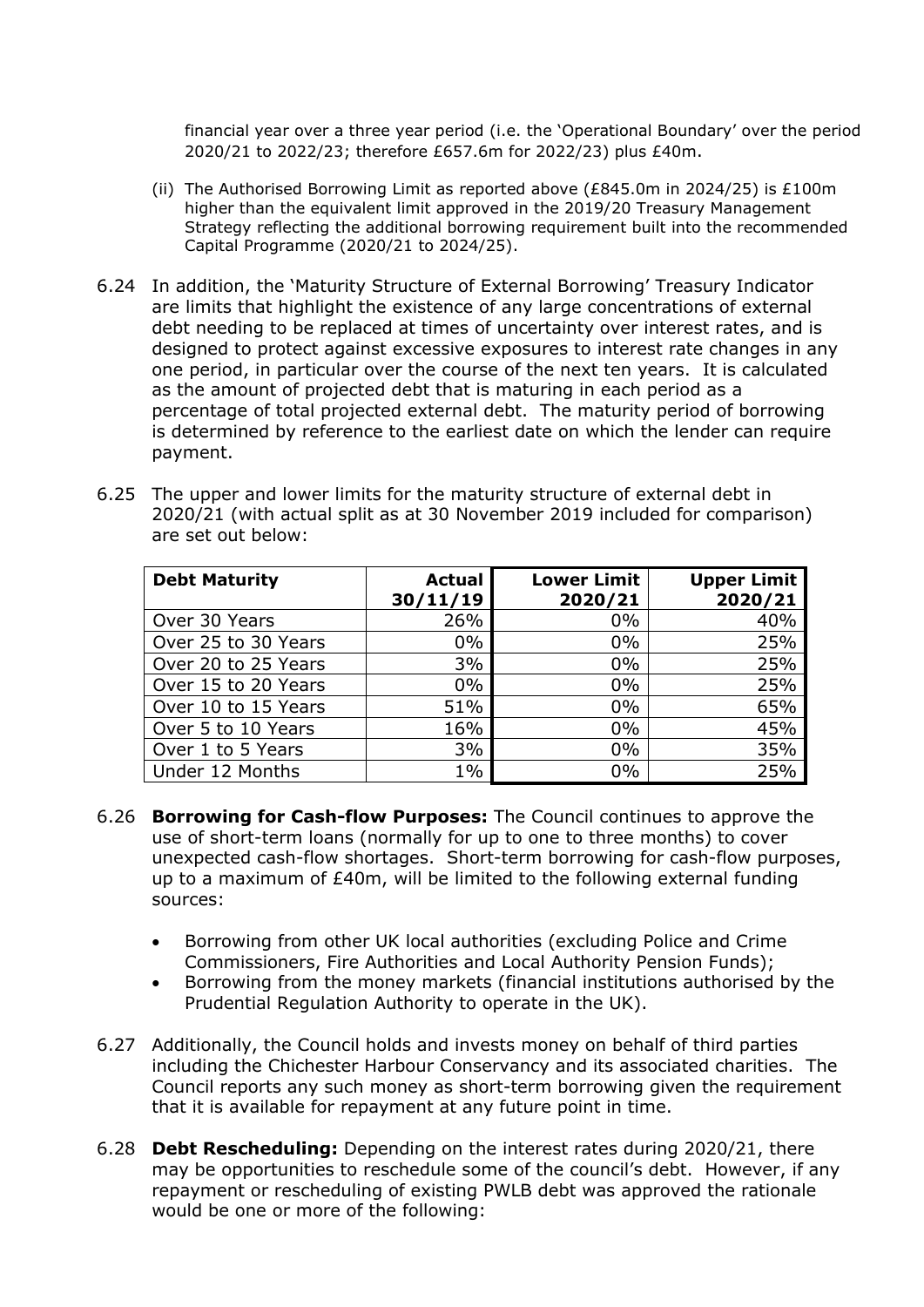- The generation of cash savings and/or discounted cash flow savings;
- Helping to fulfil the treasury management strategy;
- Enhancing the balance of the debt portfolio (amending the maturity profile and/or the balance of volatility).
- 6.29 **Reporting:** All borrowing and rescheduling activity will be reported to the Performance and Finance Select Committee (within the Mid-Year Review and/or Annual Treasury Management reports); and to the Regulation, Audit and Accounts Committee and Treasury Management Panel within the prescribed compliance reports.

# **7 Annual Investment Strategy (Treasury Investments)**

- 7.1 CIPFA and the MHCLG have extended the meaning of 'investments' to include both financial and non-financial investments. This section deals solely with financial investments, as managed by the Council's Treasury Management Team. Non-financial investments are dealt with in the separate Capital Strategy report.
- 7.2 The Council's main treasury management activity continues to be the investment of its surplus funds, representing income received in advance of expenditure plus balances and reserves held. All treasury investments are made under statutory provisions granted to the Council by the Local Government Act 2003 (Section 12; 'Power to Invest').
- 7.3 The Director of Finance and Support Services, in consultation with the Cabinet Member for Finance and the Treasury Management Panel, recommends that a continuation of the existing investment strategy be approved in 2020/21; subject to the following changes:
	- (1) An increase to the maximum limit for the total invested in short-term Money Market Funds from £115m to £150m. To be utilised only in exceptional circumstances for the management of the Council's daily cash flows, given increased investment balances in 2020/21 following the additional PWLB borrowing undertaken in 2019.
	- (2) An increase in the maximum limit for the total invested greater than one year from £75m to £100m; again based on increased investment balances over a two to three year investment horizon.
	- (3) The inclusion of Imperial Treasury Services (appointed representative of Frank Investments Ltd) as an additional approved money market broker in the arrangement of investments and borrowings (regulated by the Financial Conduct Authority; FCA No. 627697).
- 7.4 At 30 November 2019 the Council's investments amounted to £308.2m (**Appendix A**). In the past twelve months the Council's average investment balance was circa £275m (including the additional £100m PWLB borrowing approved during the first quarter of 2019/20) and is forecast to average around £280m throughout 2020/21.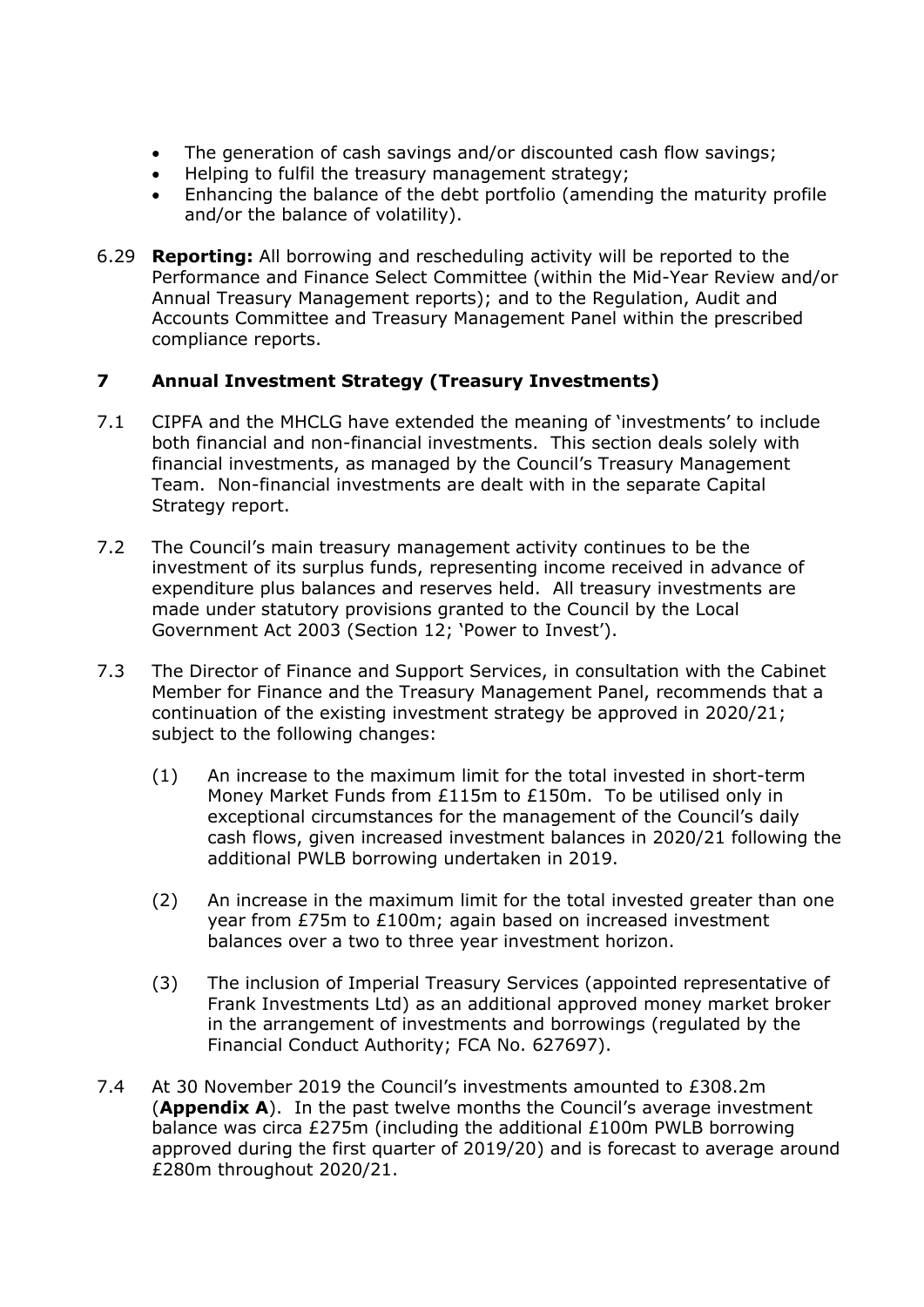- 7.5 The Council's investment policy has regard to the CIPFA Treasury Management Code of Practice and MHCLG's Guidance on Local Government Investments. The Council's investment priorities will be the security first, liquidity second and then investment return ('SLY' investment principles). Accordingly the Council will look to strike an appropriate balance between risks and return; minimising the risk of incurring losses from defaults against the risk of receiving unsuitably low investment income.
- 7.6 In accordance with the CIPFA and MHCLG guidance, and in order to minimise the risk to investments, the Council applies minimum acceptable credit criteria in order to generate a list of high creditworthy counterparties which also enables diversification and thus avoidance of concentration risks. In assessing credit ratings (as provided by Link Asset Services) the Council employs the 'Lowest Common Denominator (LCD)' approach, meaning that it uses the lowest rating of those published by Fitch Ratings Ltd, Moody's Investors Service Ltd or Standard & Poor's.
- 7.7 Credit ratings will not be the sole determinant of the quality of an institution; it is important to continually assess and monitor the financial sector in relation to the economic and political environments in which institutions operate. The assessment will also take account of information that reflects the opinion of markets. To achieve this consideration the Council will engage with its treasury management advisors to maintain a monitor on market pricing such as 'credit default swaps' and overlay that information on top of credit ratings.
- 7.8 Other information sources used will include the financial press, share price and other such information pertaining to institutions (banks, corporates etc.) in order to establish the most robust scrutiny process on the suitability of potential investment counterparties. The Council continues to remain alert for any signs of credit or market distress that might adversely affect its treasury management activities and corrective action will be taken when deemed appropriate to ensure the security of the total investment portfolio.
- 7.9 Accordingly, the Director of Finance and Support Services will comply with the following policies when investing funds, whether directly or via the London money market. Investments arranged via the London money market will be made through approved brokers. The list of approved brokers in 2020/21 comprises:
	- BGC Partners (including Martin Brokers)
	- **Imperial Treasury Services**
	- Institutional Cash Distributors (ICD) Ltd
	- King and Shaxson Limited
	- Tradition (UK) Limited
	- TP ICAP plc (including ICAP and Tullett Prebon Europe Ltd)
- 7.10 **Creditworthiness Policy:** The primary objective governing the Council's investment criteria is the security of its investments, although the yield or investment return is also a key consideration (paragraph 7.5). After this objective the Council will ensure that: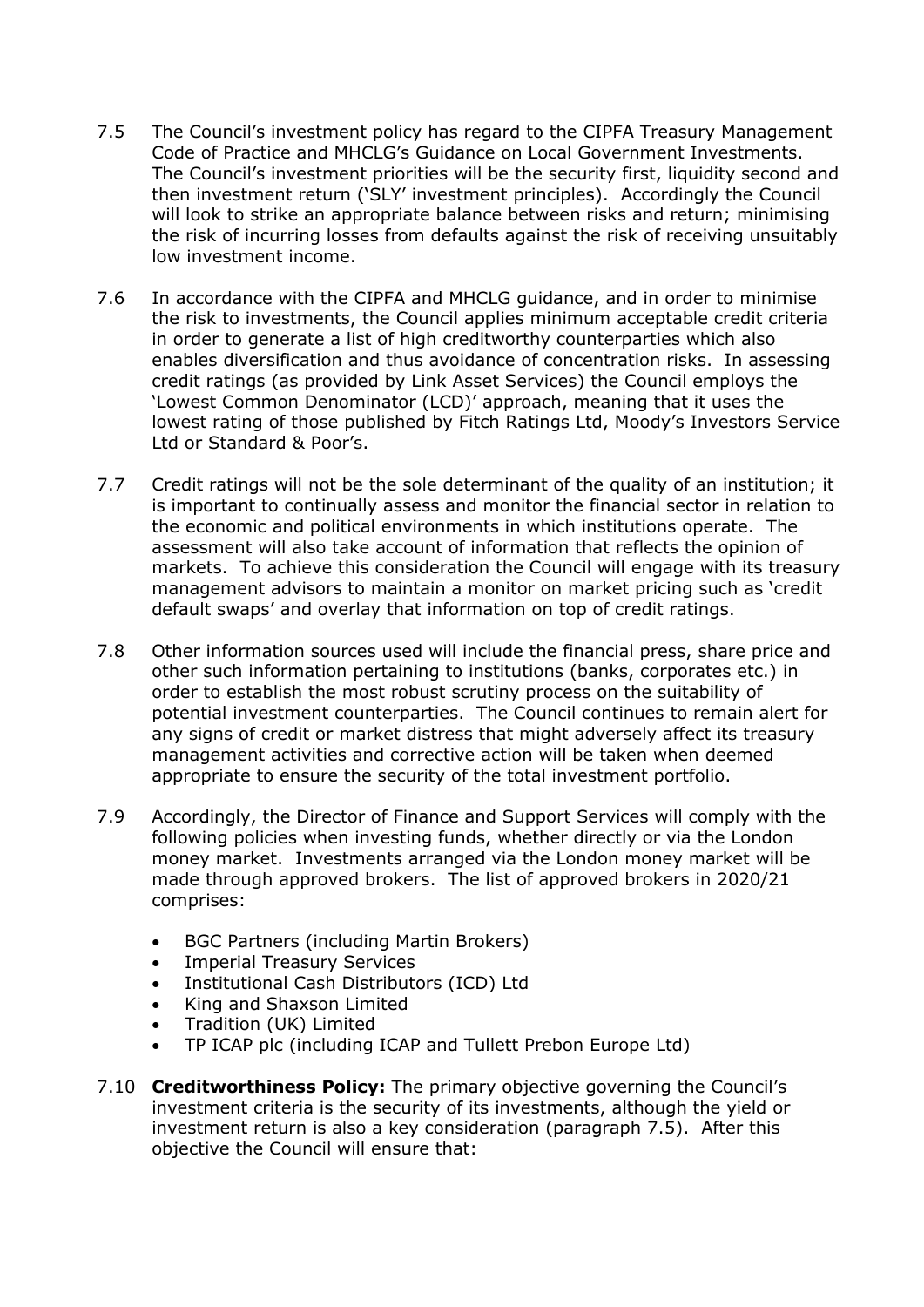- It maintains a policy covering both the categories of investment types it will invest in and the criteria for choosing investment counterparties with adequate security (including monitoring their security); and
- It has sufficient liquidity in its investments; for this purpose it will set out procedures for determining maximum periods for which funds may prudently be committed. These procedures also apply to the Council's prudential indicators covering the maximum principal sums invested.
- 7.11 The credit risks associated with making unsecured bank deposits remain evident (due to bail-in legislation) relative to the risks of other investment options available to the Council (including bank secured, local authority and non-bank corporate deposits). In addition to the risks associated with bail-in, the largest UK banks (those with more than £25bn of retail/Small and Mediumsized Enterprise (SME) deposits) are required by UK law to separate core retail banking services from their investment and international banking activities; this being known as 'ring-fencing'. Whilst smaller banks with less than £25bn in deposits are exempt, they can choose to opt-up. Several banks are very close to the threshold so may come into scope in the future regardless.
- 7.12 Ring-fencing is a regulatory initiative created in response to the global financial crisis to improve the resilience and resolvability of banks by changing their structure. In general, simpler activities offered from within a ring-fenced bank will be focused on lower risk, day-to-day core transactions; whilst more complex and 'riskier' activities are required to be housed in a separate nonring-fenced bank. This is intended to ensure that an entity's core activities are not adversely affected by the acts or omissions of other members of its group.
- 7.13 While the structure of the banks included within this process may have changed, the fundamentals of credit assessment have not. The probability of a bail-in of a ring-fenced bank is smaller than a non-ring-fenced entity from the same banking group; but the loss incurred as a result of a bail-in would likely be higher. This is because retail (ring-fenced) banks will typically have more capital to protect against losses, but fewer wholesale deposits and senior unsecured creditors to share losses with. The Council will continue to assess the new-formed entities in the same way that it does others and those with sufficiently high ratings (and other credit metrics considered, paragraphs 7.7 and 7.8) will be considered for investment purposes.
- 7.14 At 30 November 2019, 50% of the Council's investment portfolio is invested in short-term unsecured bank deposits and short-term money market funds (excluding externally managed pooled funds) in accordance with the policies as contained within the 2019/20 TMSS. The Director of Finance and Support Services confirms that the Council will not be holding any investment at 31 March 2020 that will be in breach of the recommended 2020/21 strategy.
- 7.15 Under MHCLG Investment Guidance investments are categorised as either '**Specified**', '**Non Specified**' (both categories being approved as suitable for Council treasury investment) or '**Loans**'. Specified investments are designed to offer high security and high liquidity, with the minimum of formalities. The MHCLG Guidance defines specified investments as those:
	- Denominated in Sterling;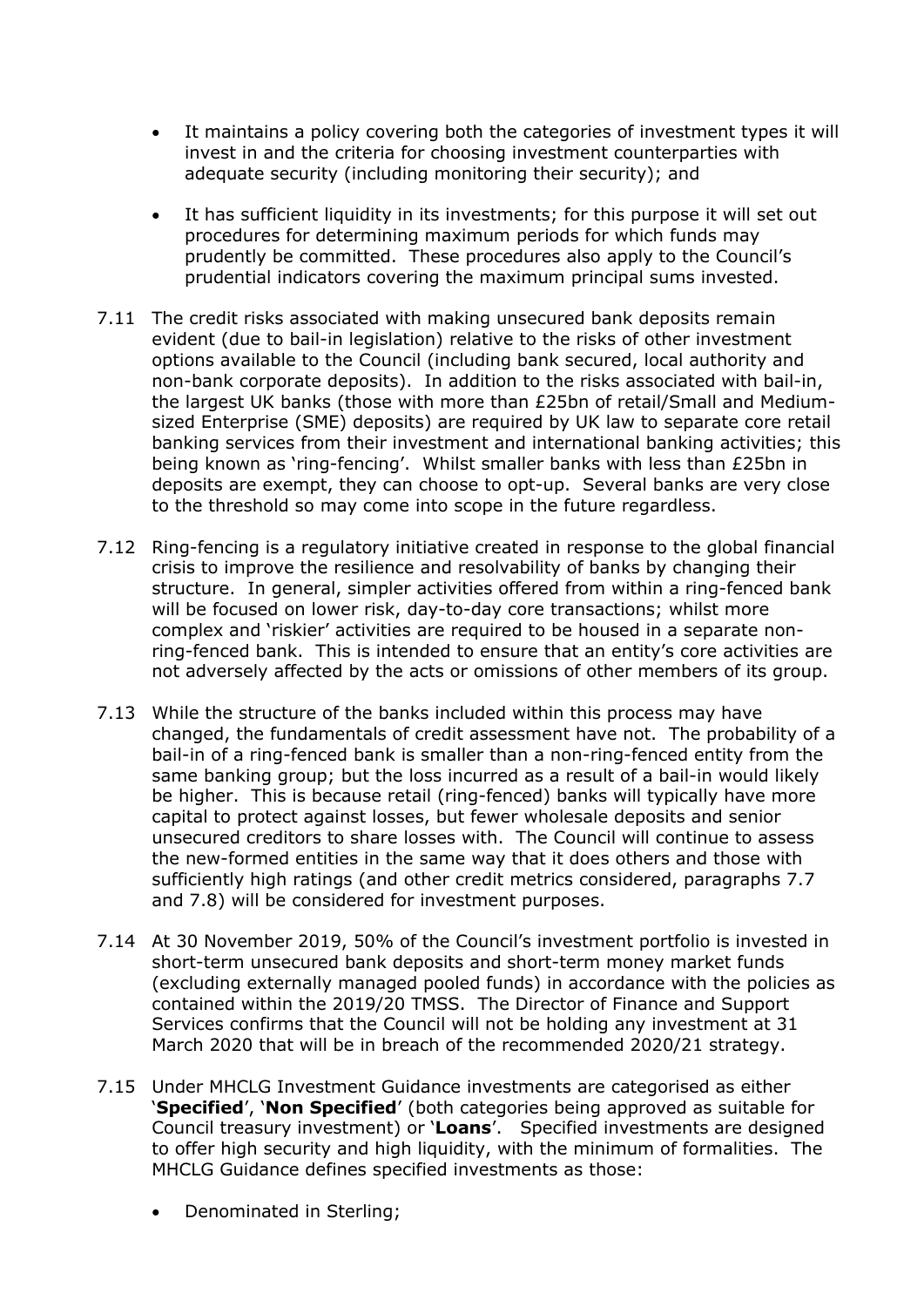- With a maximum maturity of one year (365 days);
- Not defined as capital expenditure by legislation; and
- Invested with one of:
	- The UK Government (including Gilts, Treasury Bills and DMADF).
	- A local authority in England, Wales, Scotland or Northern Ireland.
	- An institution or investment scheme of 'high credit quality'.
	- Supranational Institutions (e.g. The European Investment Bank).
- 7.16 For investments to be regarded as specified, the Council defines 'high credit quality' as institutions and securities meeting the following criteria:
	- (a) UK Institutions (Banks, Building Societies and Corporates): Minimum longterm credit rating of **A-**; rated by at least two of the three rating agencies; Fitch, Moody's and Standard & Poor's (S&P).
	- (b) Non-UK Banks: Minimum long-term credit rating of **A+**; rated by at least two of the three rating agencies (Country holding a sovereign rating of at least **AA+**).
	- (c) Non-UK Corporates: Minimum long-term credit rating of **A-**; rated by at least two of the three rating agencies (Country holding a sovereign rating of at least **AA+**).
	- (d) Money Market Funds: Holding a **AAA** credit rating; rated by at least two of the three rating agencies and holding assets exceeding £1bn. The Council approves the use of Money Market Funds that operate under a Constant Net Asset Valuation (funds that invest exclusively in government securities) or operate under a Low Volatility Net Asset Valuation (all other short-term liquidity funds).
	- (e) UK Local Authorities: Assumed **AA-** rating (unless actual rating exists from any of the three rating agencies).
	- (f) UK Registered Social Landlords (formerly Housing Associations): Minimum long-term credit rating of **A-**; rated by at least one of the three rating agencies.
	- (g) Externally Managed Pooled Funds: Holding a **AAA** credit rating; rated by at least one of the three rating agencies.
- 7.17 Any investment not meeting the 'Specified' investment criteria listed above will be treated as if it were unrated ('Non-Specified' investment; paragraph 7.45). For secured investments the credit rating relevant to the specific investment (covered bonds) or underlying collateral (reverse repurchase agreements) will be used as opposed to the individual rating of the bank/building society issuing the security.
- 7.18 **Monitoring Credit Quality:** Credit rating information is supplied by Link Asset Services (the Council's treasury advisor) on all active counterparties that comply with the criteria listed above. Any counterparty failing to meet the criteria will be omitted from the counterparty (dealing) list. Any rating changes, rating 'watches' (notification of a likely change) or rating 'outlooks'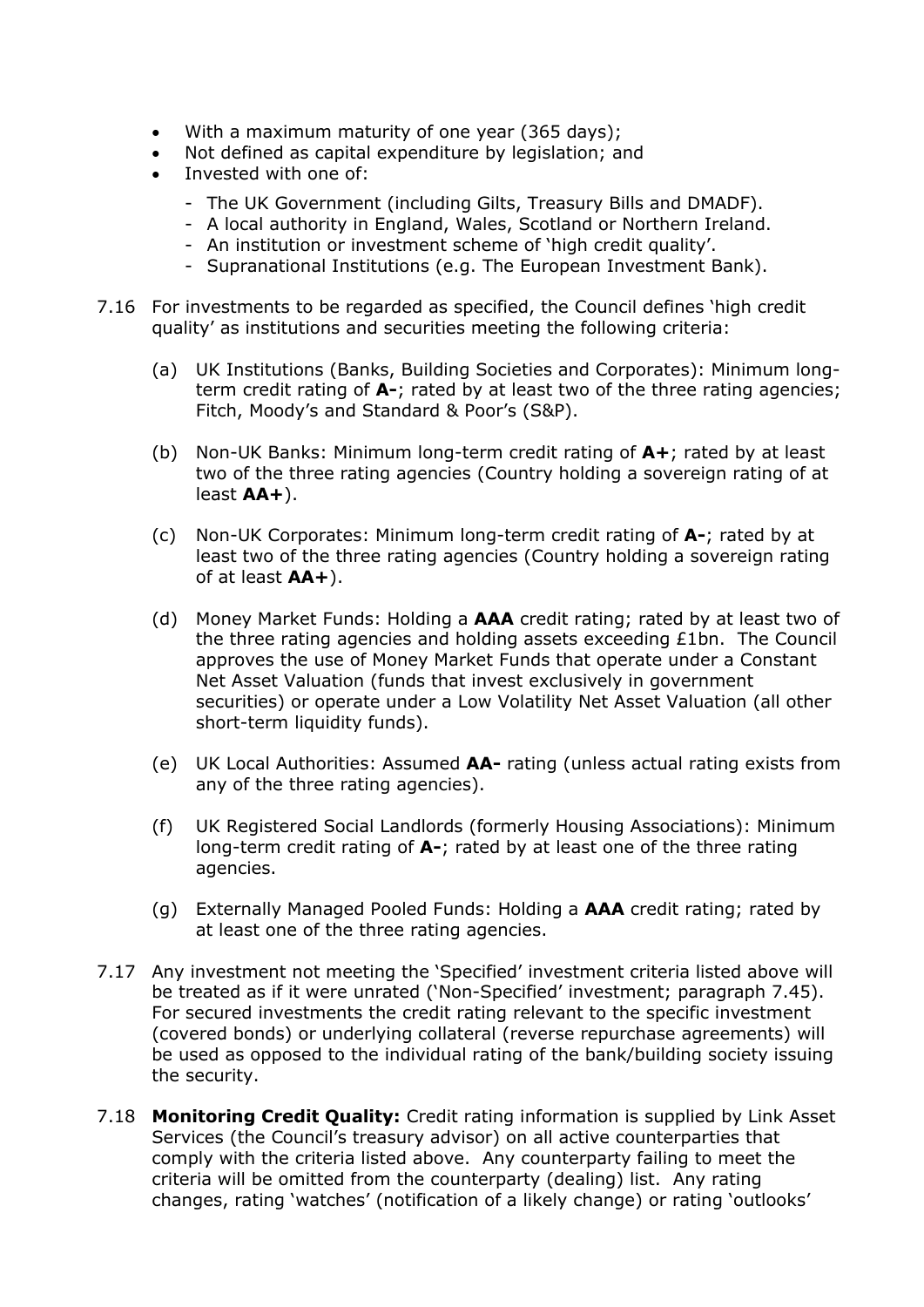(notification of the longer term bias outside the central rating view) are provided to officers almost immediately they occur and this information is considered before actual dealing arrangements. Where an institution has its credit rating downgraded so that it fails to meet any of the approved investment criteria then:

- No new investments will be made after the date of notification;
- Any existing investments that can be immediately recalled or sold at no cost (financial penalty) will be;
- Full consideration will be given to the recall or sale of all other existing investments with the affected counterparty; and
- Details will be reported to the Director of Finance and Support Services, the Cabinet Member for Finance and Treasury Management Panel members (and all authorised signatories).
- 7.19 Where an institution is placed on negative rating watch (notification of a possible rating downgrade) the reasons for the rating action will be evaluated. Unless there is sufficient cushion to absorb a two-notch downgrade to the longterm credit rating (to remain at or above the Council's minimum approved rating criteria) then decisions on new investments will be subject to approval by the Director of Finance and Support Services. This policy will not apply to negative 'outlooks', which indicate a longer term view rather than an imminent change to an institution's rating.
- 7.20 If an institution is placed on negative rating watch and is at (or likely to fall below) the Council's minimum rating criteria then no investments will be arranged until the outcome of the review is announced. Again, this policy will not apply to negative 'outlooks'.
- 7.21 Additional requirements under the CIPFA Treasury Management Code require the Council to supplement credit rating information. Whilst the above policies rely primarily on the application of credit ratings to provide a pool of appropriate counterparties for officers to use; additional market information (see paragraphs 7.7 and 7.8) will be applied before making any specific investment decisions from the approved pool of counterparties. This additional market information will be applied to compare the relative security of differing investment counterparties.
- 7.22 The Director of Finance and Support Services and the Council's treasury management advisor will continue to analyse and monitor market indicators and credit developments on a regular basis and respond as necessary to ensure the security of the capital sums invested. No investments will be made with an organisation if there are substantive concerns about its credit quality, even though it may meet the approved minimum credit rating criteria (as set out in paragraphs 7.16 and 7.25).
- 7.23 **Liquidity Management:** The Council uses purpose-built short-term cash flow forecasting software (SAP Treasury Management Module) to determine the maximum period for which funds may prudently be invested. The cash flow forecast is entered on a prudent basis with income under-estimated and expenditure over-estimated. Additionally, the Council seeks to maintain a smooth profile of maturing investments, allowing it to cover unexpected items of expenditure and to react to favourable market conditions as they arise.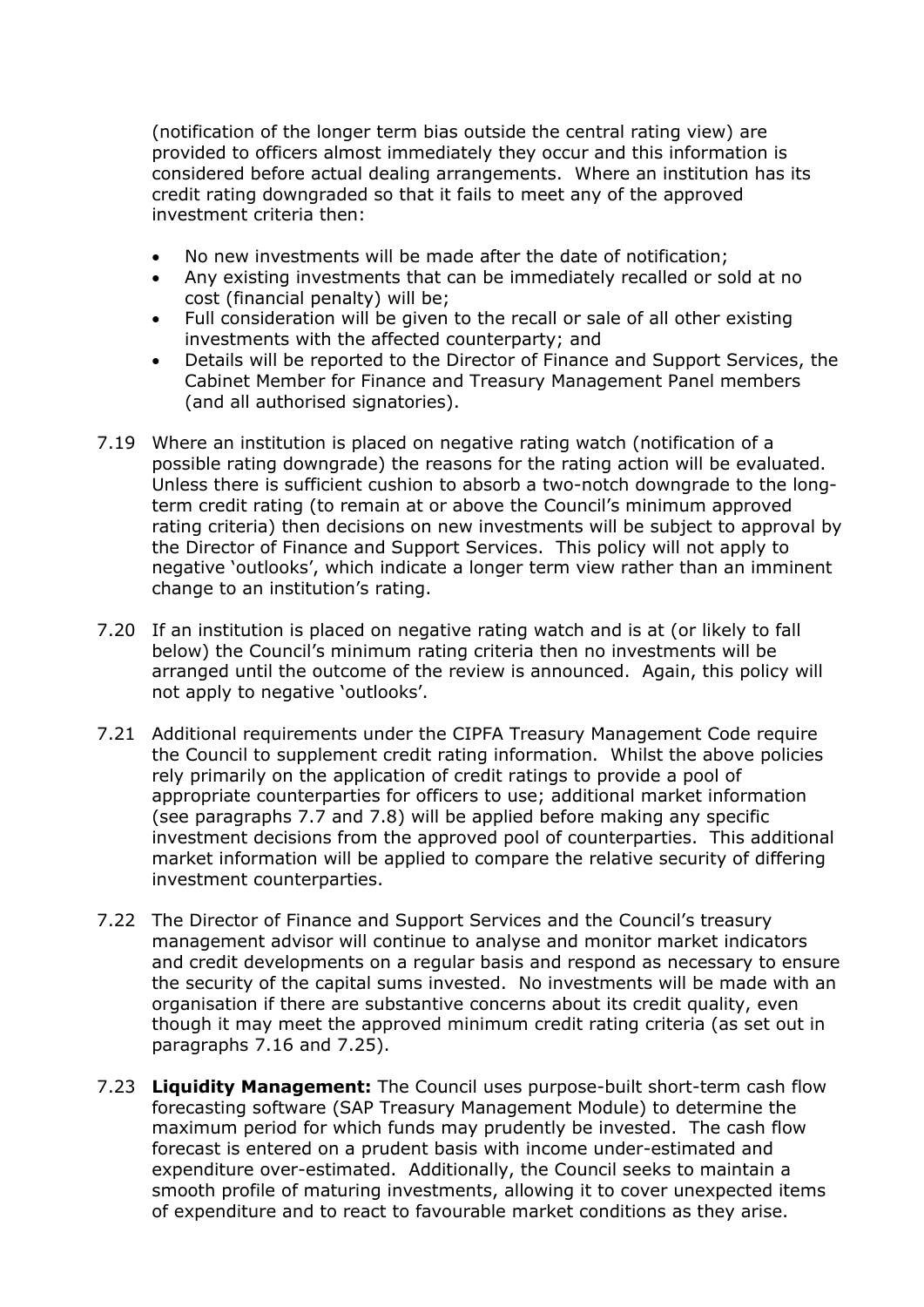Monetary limits on long-term investments are set by reference to the Council's Medium Term Financial Strategy (MTFS) and long-term forecasts of usable reserve balances.

- 7.24 To assist liquidity management the Council operates a number of interest paying bank call (instant-access) accounts and money market funds where cash is deposited at competitive overnight interest rates and can be withdrawn without notice; these funds are therefore highly liquid.
- 7.25 **Investment Policy:** The Director of Finance and Support Services will undertake the most appropriate form of investments in keeping with the approved strategy objectives, income and risk management requirements and the Council's Treasury Indicators. Accordingly the Council may invest its surplus funds over a range of maturity periods with any of the approved counterparty types listed below, subject to maximum monetary and duration limits (covering both 'Specified' and 'Non-Specified' investments) as shown, to ensure that prudent diversification of the investment portfolio is achieved:

| <b>Credit Rating</b>      | Cash Limit (i) | Time Limit (i) |
|---------------------------|----------------|----------------|
| <b>AAA</b>                | £15m           | 2 Years        |
| $AA+$                     | £15m           | 1 Year         |
| AA                        | £15m           | 1 Year         |
| AA-                       | £15m           | 1 Year         |
| $A+$                      | £15m           | 1 Year         |
| A                         | £15m           | 6 Months       |
| $A -$                     | £15m           | 100 Day        |
| RBS Banking Group:        | £15m           | 1 Year         |
| Ring Fenced Bank only     |                |                |
| (Part Nationalised)       |                |                |
| <b>Money Market Funds</b> | £25 $m$ (ii)   | Overnight      |
| BBB+ (or below)           | No Approval    | No Approval    |

### (a) **Unsecured Bank Deposits**

- (i) Maximum exposure limits (monetary and time) approved per individual financial institution holding an applicable credit rating.
- (ii) Maximum monetary limits per fund approved as £25m or 0.5% of the fund's total assets under management (AUM), whichever is lower.
- (b) **Other Internally Managed Investments** (Bank Secured, Government Issues, UK Local Authorities and Non-Bank)

| <b>Institution/ Issue</b><br><b>Credit Rating</b> | Cash Limit (iii) | <b>Time Limit (iii)</b> |
|---------------------------------------------------|------------------|-------------------------|
| <b>UK Government</b>                              | Unlimited        | 50 Years                |
| <b>Local Authorities</b>                          | £25m             | 20 Years                |
| <b>AAA</b>                                        | £25m             | 10 Years                |
| $AA+$                                             | £25m             | 5 Years                 |
| AA                                                | £25m             | 4 Years                 |
| $AA-$                                             | £25m             | 3 Years                 |
| $A+$                                              | £15m             | 2 Years                 |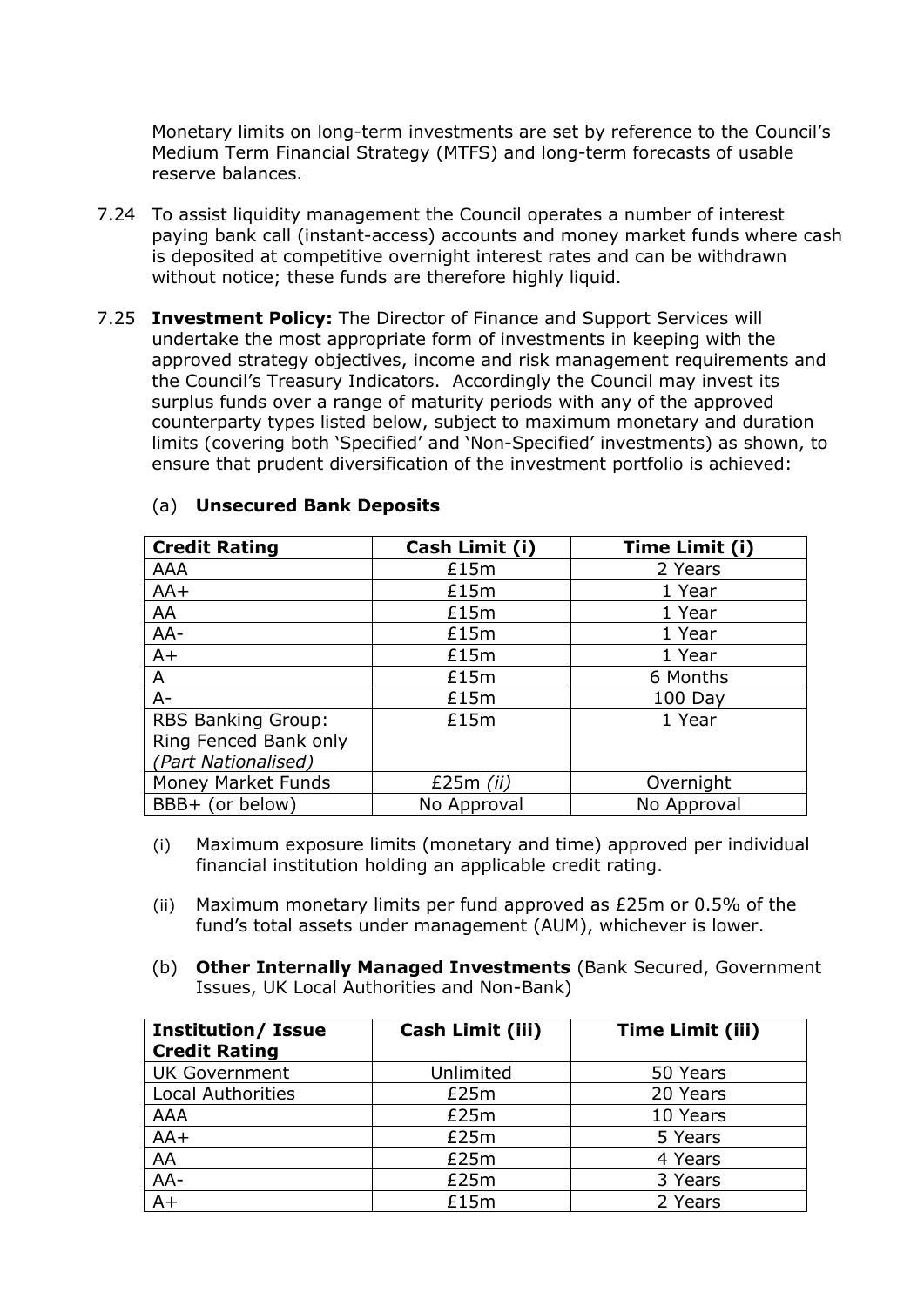| <b>Institution/ Issue</b><br><b>Credit Rating</b> | Cash Limit (iii) | <b>Time Limit (iii)</b> |
|---------------------------------------------------|------------------|-------------------------|
| A                                                 | £15m             | 1 Year                  |
| $A -$                                             | £15m             | 6 Months                |
| BBB+                                              | £10m             | 100 Days                |
| Money Market Funds                                | £25 $m$ (iv)     | Overnight               |
| <b>Housing Associations</b>                       | £15m             | 5 Years                 |
| (rated A- or higher)                              |                  |                         |
| BBB (or below)                                    | No Approval      | No Approval             |

- (iii) Maximum exposure limits (monetary and time) approved per individual Local Authority, Housing Association, financial institution (secured bond) and applicably rated non-financial institution.
- (iv) Maximum monetary limits per fund that invest in **government securities only** approved as £25m or 2% of the fund's total assets under management (AUM), whichever is lower.

### (c) **Externally Managed Investments**

| <b>Externally Managed</b> | <b>Cash Limit</b> | <b>Time Limit</b>        |  |
|---------------------------|-------------------|--------------------------|--|
| Pooled Funds              | See Note (v)      | No Defined Maturity.     |  |
|                           |                   | Withdrawals made on:     |  |
|                           |                   | - Liquidity requirements |  |
|                           |                   | - Fund performance       |  |

- (v) Maximum monetary limits for externally managed pooled funds (including ultra-short dated bond, equity, multi-asset and property funds) will be approved as £25m (AAA rated funds), £15m (all other funds) or 5% of the fund's total assets under management (AUM), whichever is lower.
- 7.26 **Bank Unsecured:** Includes bank current accounts, call (instant-access) accounts, notice accounts, fixed-term deposits, certificate of deposits and senior unsecured bonds with banks and building societies, other than multilateral development banks (for example the European Investment Bank). These investments are subject to the risk of credit loss via a bail-in should the regulator determine that the bank is failing or likely to fail.
- 7.27 **Bank Secured:** Includes covered bonds, reverse repurchase agreements (repos) and other collateralised arrangements with banks and building societies. These investment types are secured against the bank's assets, which consequently limits the potential losses in the unlikely event of insolvency and means that they are exempt from bail-in. Covered bonds will be considered when secured against a 'pool' of residential and/or low loan-to-value mortgages held by the issuing bank. Covered bonds differ from mortgage or asset-backed securities because the bank which issues the bond remains responsible at all times for paying dividends and repaying capital. The Council's investments are therefore protected firstly by having a direct call on the 'pool' and secondly by a call on the general assets of the issuer.
- 7.28 The Council accepts repo/reverse repo as a form of collateralised lending and will be based on the GMRA 2000 ('Global Master Repo Agreement'). Should any investment counterparty not meet the Council's senior unsecured rating (as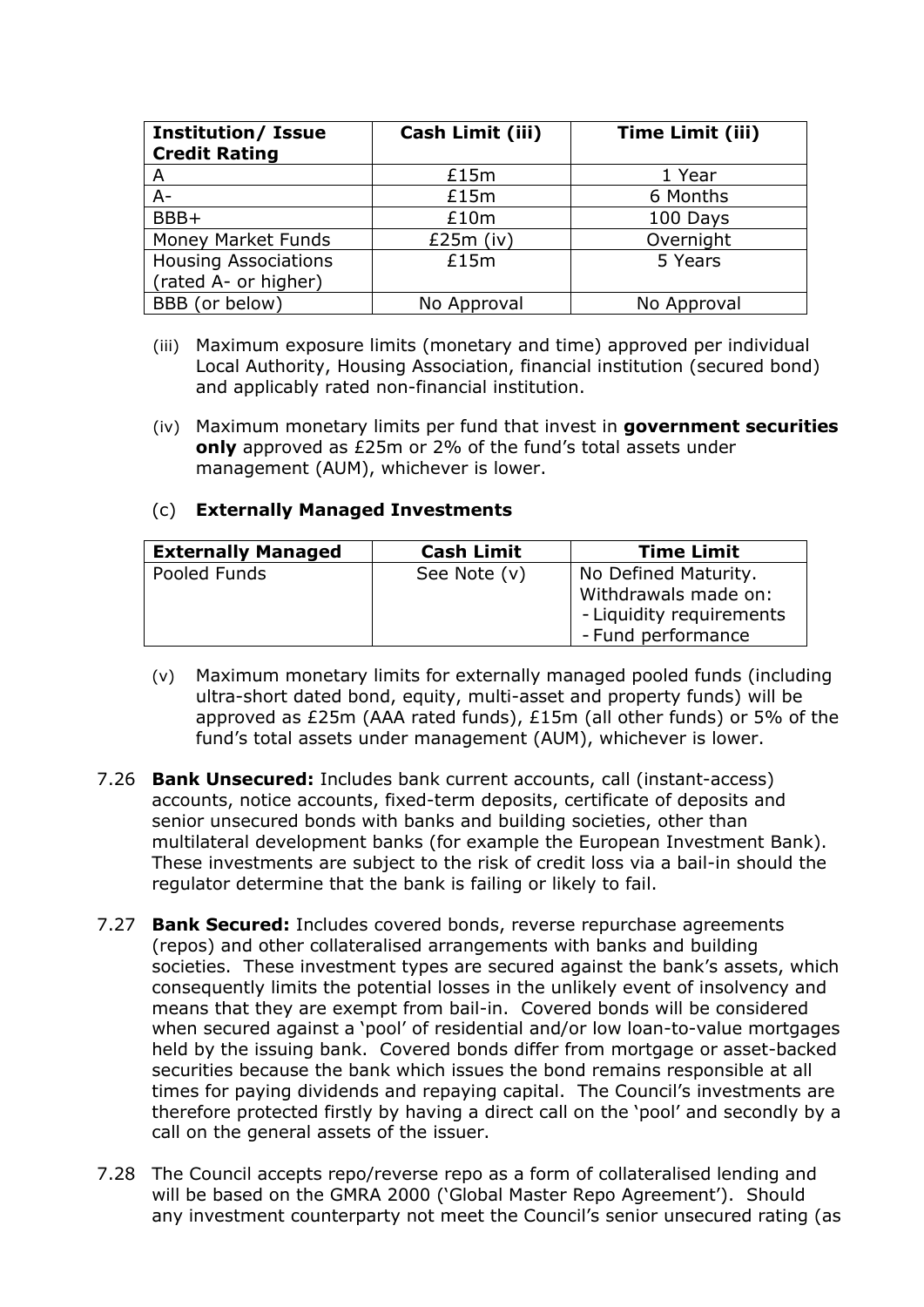set out in paragraph 7.25) then a 102% collateralisation will be required. Acceptable collateral will include index linked gilts, conventional gilts, UK treasury bills, delivery by value (a basket of gilts covering differing maturity periods) and corporate bonds (subject to a minimum A- bond issue rating).

- 7.29 For secured bank deposits, where there is no investment specific credit rating but the collateral upon which the investment is secured has a credit rating, then the higher of the collateral credit rating or the counterparty credit rating will be used in determining monetary and duration limits (as set out in paragraph 7.25). The combined secured and unsecured investments in any one bank will not exceed the monetary limit approved for secured investments.
- 7.30 **Government Backed:** Loans, deposits, bonds and/or bills issued or guaranteed by national governments, regional and local authorities and multilateral development banks. These investments are not subject to bail-in and there is an insignificant risk of insolvency; for example statutory provisions set out in the Local Government Act 2003 preventing a UK local authority default. Investments with UK local authorities can be made for up to twenty years (but may include early repayment conditions for both lender and borrower).
- 7.31 In any future period of significant market stress the Council will maintain required levels of security by restricting new investments to those organisations of high credit quality only and reducing maximum duration limits in accordance with the prevailing market conditions. If there are insufficient financial institutions of high credit quality then the Council's surplus cash will be deposited with the UK Government, via the Debt Management Office (DMO) and UK treasury bills, or other local authorities.
- 7.32 **Registered Social Landlords (RSLs):** Loans, deposits and/or bonds either issued on an unsecured basis, or guaranteed by or secured against the assets of the RSL (formerly known as Housing Associations). These bodies are tightly regulated by Homes England and the Regulator of Social Housing; and as providers of public services they retain a likelihood of receiving government support if needed.
- 7.33 **Corporates:** Loans, bonds and/or commercial paper issued by companies other than banks, building societies and RSLs. These investments are not subject to bail-in but are exposed to the risk of the company going insolvent. The Council approves the use of investments issued by corporates that hold credit ratings in accordance with the approved investment policy (as set out in paragraphs 7.16 and 7.25) up to a maximum of £15m per company (£10m for corporates rated  $BBB+$ ).
- 7.34 **Money Market Funds:** Pooled investment vehicles consisting of unsecured money market deposits and similar instruments, unless the fund consists of government securities only (paragraph 7.36). Such funds have the advantage of providing wide diversification of investment risks and high liquidity, coupled with the services of a professional fund manager. Fees of between 0.10% and 0.20% per annum are deducted from the interest paid to the Council.
- 7.35 The Council continues to use short-term money market funds that offer sameday liquidity and aim for no (or very low) asset value volatility as an alternative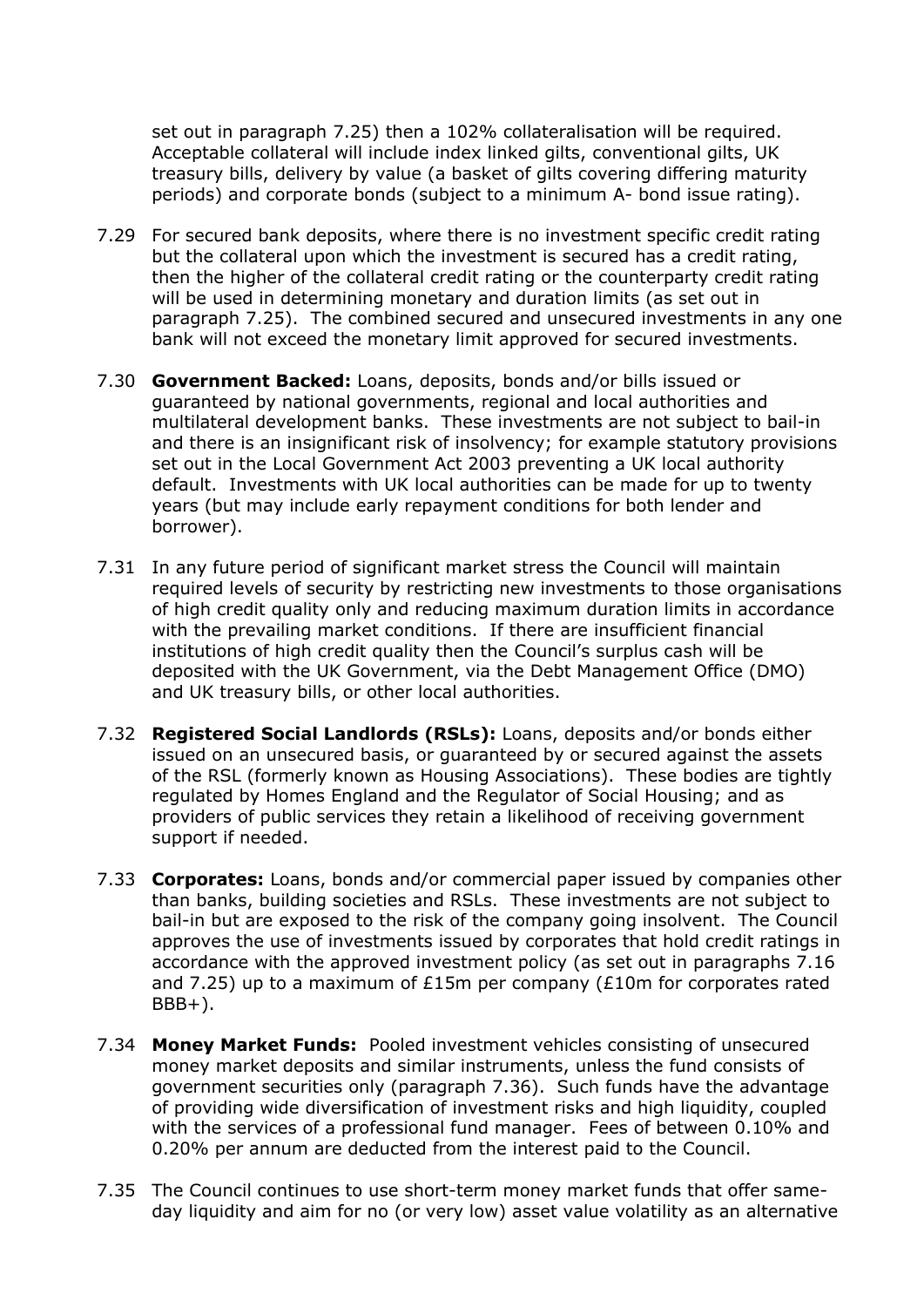to instant access bank accounts, subject to approved monetary limits per fund set as £25m or 0.5% of the fund's total assets under management (calculated against the previous working day's closing assets total) whichever is lower.

- 7.36 In times of significant market stress the Council may consider the use of money market funds that invest in government securities only as an alternative to Debt Management Office (DMO) deposits, up to a limit per fund of £25m or 2% of the fund's total assets under management, whichever lower (calculated as per paragraph 7.35). Such funds will be treated as a separate counterparty to a standard cash money market fund provided by the same sponsor.
- 7.37 **Externally Managed Pooled Funds:** Shares in diversified investment vehicles which may consist any of the investment types listed above (paragraphs 7.26 to 7.33) plus (but not limited to) equity shares, emerging market debt, and infrastructure/property. These funds allow the Council to diversify its investment portfolio into asset classes other than cash without the need to own and manage the underlying investments (undertaken by a professional fund manager in return for a fee).
- 7.38 Ultra-short dated bond funds (enhanced cash funds) provide an alternative to short-term money market funds in the management of cash-flow liquidity (up to 12 months) with the potential of increasing investment returns; whilst introducing the potential for short-term capital volatility not evident in money market funds. Equity, multi-asset and property funds provide the potential for enhanced returns over the longer-term, but are significantly more volatile when viewed in the short-term. Consequently all externally managed pooled funds may experience times of displaying capital losses when viewed over a shortterm horizon, contravening 'SLY' investment principles.
- 7.39 Selection of funds will be subject to credit risk appraisal undertaken by the Director of Finance and Support Services and will be reported to the Cabinet Member for Finance and the Treasury Management Panel. The Council's current investments in such funds are listed in **Appendix A**.
- 7.40 Because these funds have no defined maturity date and may be subject to experiencing periods of capital loss, their performance and continued suitability in meeting the Council's investment objectives will be regularly monitored by the Director of Finance and Support Services. Any compliance issues arising from pooled fund investments (for instance periods of capital loss) will be reported within quarterly compliance reports to the Regulation, Audit and Accounts Committee.
- 7.41 **The Council's Main Provider of Banking Services:** The Council currently banks with Lloyds Bank plc (Lloyds ring-fenced bank), the contract being effective up to 30 September 2022. Lloyds currently meets the Council's minimum credit criteria. However, should its credit rating fall below the minimum rating criteria as prescribed in this strategy report (paragraph 7.16) the provider may continue to be used for short-term (overnight) liquidity requirements and business continuity arrangements.
- 7.42 Balances held within current accounts will be aggregated together with investments held with the Council's banker on a daily basis, and should remain within set counterparty monetary limits as prescribed within this strategy report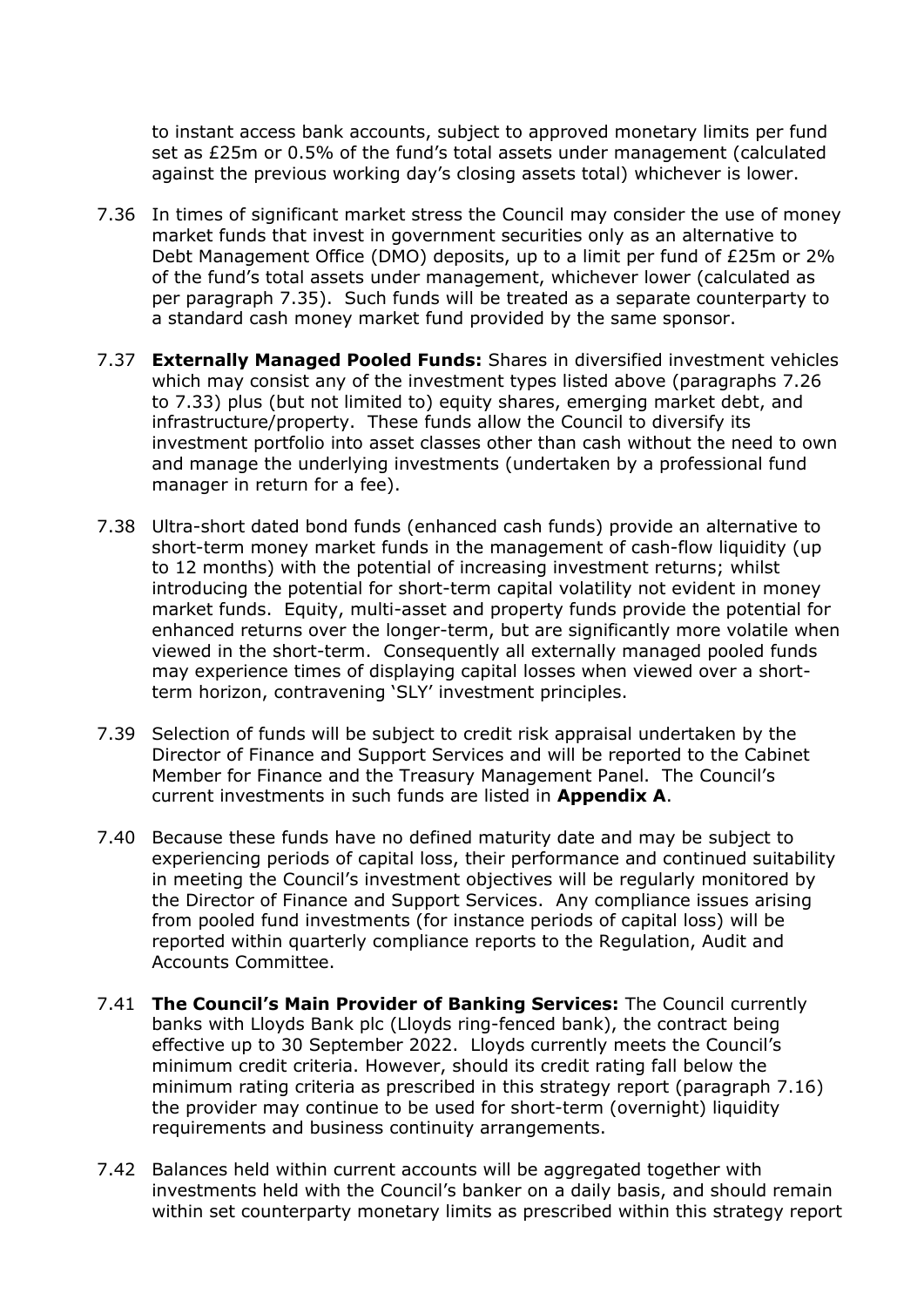(paragraphs 7.25 and 7.43). Occasionally however, the Council is in receipt of 'large' amounts of income which cannot be deposited into separate investment counterparties due to intra-day dealing deadlines. In such instances the Council approves that an operational breach of the Council's main banker's set monetary limits may occur for a maximum period of one working day, with corrective action being taken on the next available working day as appropriate.

7.43 **Country, Group and Sector Limits:** Due care will be taken to consider the county, group and sector exposure (in addition to duration and monetary exposure). Specific limits for which investments may be placed are set out below:

| <b>Limit Type</b>                                                                                           | Cash<br>Limit |
|-------------------------------------------------------------------------------------------------------------|---------------|
| <b>UK Central Government</b>                                                                                | Unlimited     |
| Any single UK Local Authority (excluding individual Fire Authorities<br>and Police and Crime Commissioners) | £25m          |
| Any single financial institution, including UK building societies                                           | £25m          |
| Any single corporate or RSL: Rated A- or above                                                              | £15m          |
| Any single corporate (including RSLs): Rated BBB+                                                           | £10m          |
| Maximum % invested in UK domiciled institutions/organisations                                               | 100%          |
| Maximum investment amount per banking group                                                                 | £25m          |
| Maximum corporate exposure                                                                                  | £50m          |
| Maximum RSL exposure (rated above A-)                                                                       | £25m          |
| Maximum money market fund exposure (excluding pooled funds)                                                 | £150m         |
| Maximum externally managed pooled fund exposure                                                             | £100m         |
| Maximum investment total for non-UK countries                                                               | £90m          |
| Maximum investment per individual non-UK country                                                            | £30m          |
| Maximum invested in negotiable instruments held in a broker's<br>(including King & Shaxson) nominee account | £100m         |

- 7.44 Investments in multilateral development banks, short-term money market funds and externally managed pooled funds do not count against the limit for any single non-UK country as shown above (£30m), since the risk is diversified across many countries.
- 7.45 **Non-Specified Investments:** Any investment not meeting the MHCLG definition of a 'Specified' investment (or 'Loan') is classified as 'Non-Specified'. Having considered the rationale and risks associated with non-specified investments, the following have been determined appropriate for the Council's use:
	- Long-term (greater than one year) investments
	- Investments with credit ratings below A- (corporates)
	- Investments in externally managed pooled funds (not rated AAA)
	- Investments denominated in foreign currencies (Euros)
	- Investments that are defined by legislation as capital expenditure
- 7.46 The following monetary limits will be applied to Non-Specified treasury investments in 2020/21; including an increase to the maximum amount approved as being available for long-term investment from £75m to £100m (see paragraph 7.3):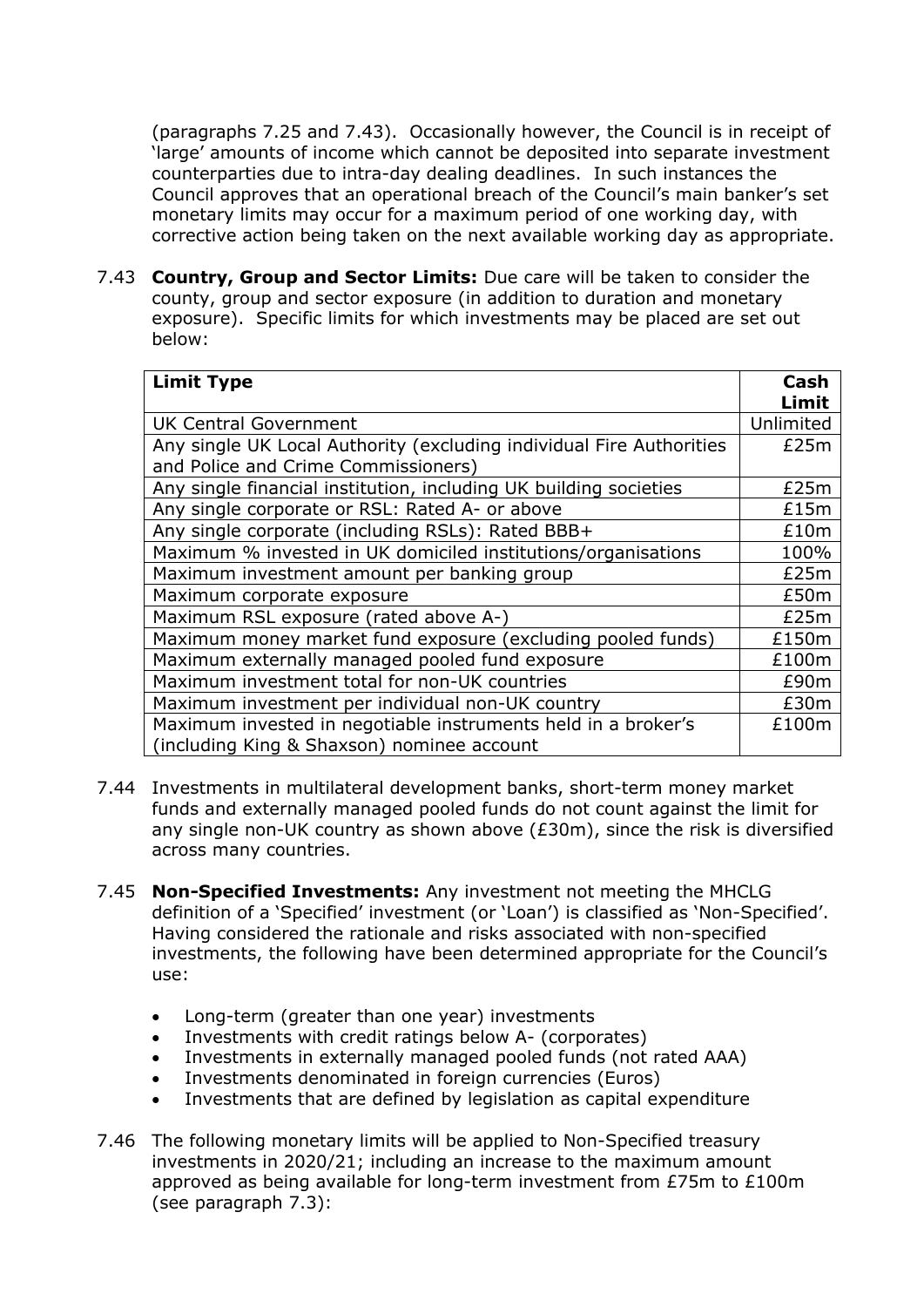| <b>Investment Type</b>                                    | Cash<br>Limit |
|-----------------------------------------------------------|---------------|
| Total long-term investments (greater than one year)       | £100m         |
| Total investments with corporates rated below A-          | £30m          |
| <b>Investment Type</b>                                    |               |
|                                                           | Limit         |
| Total investments within externally managed pooled funds, | £60m          |
| including ultra-short dated bond funds (not rated AAA);   |               |
| Total investments denominated in foreign currencies       | £2.8m         |
| Total investments defined as capital expenditure          | £0.2m         |

- 7.47 **Long-Term Investments:** Long-term investments including gilts, covered bonds, corporate bonds, supranational bank bonds, local authority loans, RSLs deposits/bonds, externally managed pooled funds and an equity investment with the UK Municipal Bond Agency are approved by the Council. At 30 November 2019 the Council had £74.5m invested for greater than one year. The maximum monetary limit for long-term investments with any one organisation is set at £15m (£25m for individual UK local authorities).
- 7.48 As required by the Prudential Code, the Council is required to set limits for total funds invested for greater than 365 days. These limits are set with regard to the Council's liquidity requirements and to reduce the need for the early sale of an investment (potentially incurring additional costs) and are based on the availability of funds after each year-end (as detailed in the Council's Balance Sheet Projections; paragraph 6.11).
- 7.49 The resulting treasury indicator for long-term investments is shown below:

| <b>Treasury</b><br><b>Indicator</b><br>(i)     | <b>Upper</b><br>Limit  <br>2019/20 | <b>Upper</b><br>Limit  <br>2020/21 | <b>Upper</b><br>Limit<br>2021/22 | <b>Upper</b><br>Limit<br>2022/23 | <b>Upper</b><br>Limit<br>2023/24 2024/25 | <b>Upper</b><br>Limit |
|------------------------------------------------|------------------------------------|------------------------------------|----------------------------------|----------------------------------|------------------------------------------|-----------------------|
| Maximum<br>Invested<br>for a Year<br>or longer | £75 $m$                            | £100m                              | £100m                            | £100m                            | £100m                                    | £100m                 |

- (i) Limits for future years to be reviewed on an annual basis.
- 7.50 No long-term investment will be arranged with any bank or building society on an unsecured basis.
- 7.51 **Non-Sterling Investments:** Occasionally the Council may receive grant funding denominated in Euros and subsequently incurs expenditure in Euros. To remove the exchange rate risk associated with converting such funds into Sterling, these can be held in a Euro denominated bank account. The Director of Finance and Support Services may therefore make investments denominated in Euros up to a maximum limit of €3.3m (£2.8m equivalent based on a 1.1786 exchange rate).
- 7.52 **Investments Defined as Capital Expenditure:** Investments defined by legislation as capital expenditure, such as company shares, are covered by the Council's non-treasury (commercial) investment policy as set out in the Capital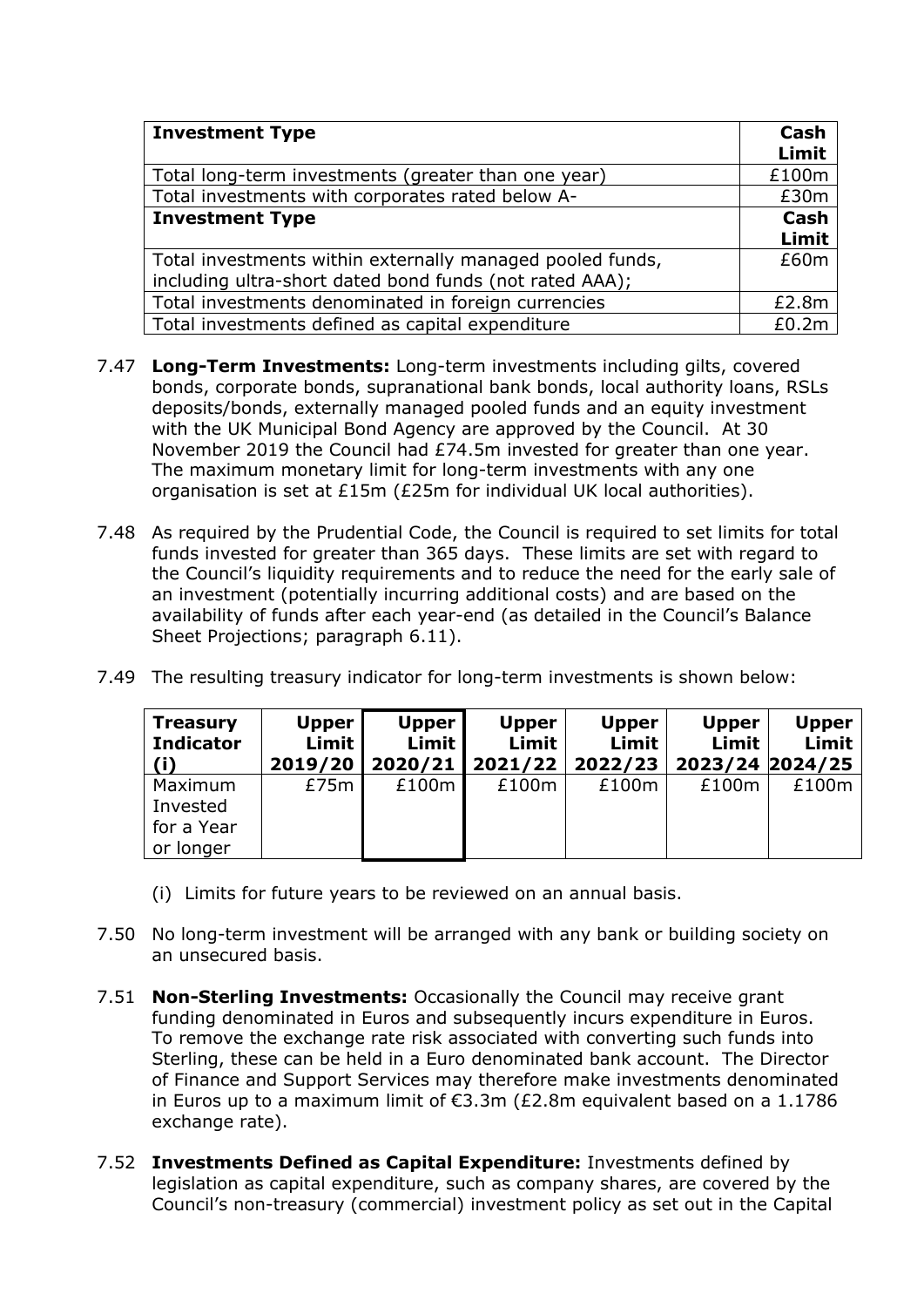Strategy. The Council does however hold an equity investment in the UK Municipal Bond Agency plc; a capital finance company established in 2014 by the Local Government Association. This capital investment was originally approved in February 2015 in light of the Council's significant borrowing requirement in the period up to 2025, having the aim of providing the Council with a borrowing alternative to the PWLB.

- 7.53 **Policy on Financial Derivatives:** The Council has previously made use of financial derivatives that are embedded into investments, to reduce interest rate risks through the use of forward dated deals and to increase income through the use of callable deposits. The 'General Power of Competence' in Section 1 of the Localism Act 2011 removed much of the uncertainty over local authorities' use of standalone financial derivatives (those not embedded into an investment), including swaps and options. The CIPFA Treasury Management Code of Practice requires the Council to clearly state their policy on the use of financial derivatives in the annual strategy.
- 7.54 The Council does not intend to use standalone financial derivatives unless they can be clearly demonstrated to reduce the overall level of financial risks the Council is exposed to. Embedded derivatives, including those present in externally managed pooled funds and forward starting investments, will not be subject to this policy; however the risks they present will be managed in line with the overall treasury risk management strategy. Should this position change the Director of Finance and Support Services, after seeking a legal opinion on the use of standalone financial derivatives, will develop a detailed and robust risk management framework governing their use and will ensure that treasury management officers have the appropriate training.
- 7.55 **Ethical Investments**: Statutory guidance issued by CIPFA and MHCLG makes clear that all treasury investments must adopt security, liquidity and yield (SLY) principles; ethical issues must then play a subordinate role to those priorities. Nevertheless, there are a growing number of financial institutions and fund managers promoting Environmental, Social and Governance (ESG) products. The Director of Finance and Support Services will consider such investments when deemed appropriate within the Council's overall treasury management policies and objectives.
- 7.56 **Loans:** Loans to third parties (individuals and/or non-rated companies) will be approved based on the economic and social benefits to the Council and the residents of West Sussex; or following an external credit assessment of the company involved. At 31 March 2019 the Council had one outstanding loan with the Littlehampton Harbour Board, which commenced in March 2015 and is being repaid annually over a period of twenty years. Interest applicable to this loan is being received to fully recover costs incurred by the Council and not to generate additional income.

# **8 Investment Income (2020/21)**

8.1 Interest forecasts provided by Link Asset Services (**Appendix B**) show the potential of one 0.25% increase to Bank of England's Bank Rate during the last quarter of 2020/21. Given the current level of economic uncertainties the Director of Finance and Support Services has calculated expected 2020/21